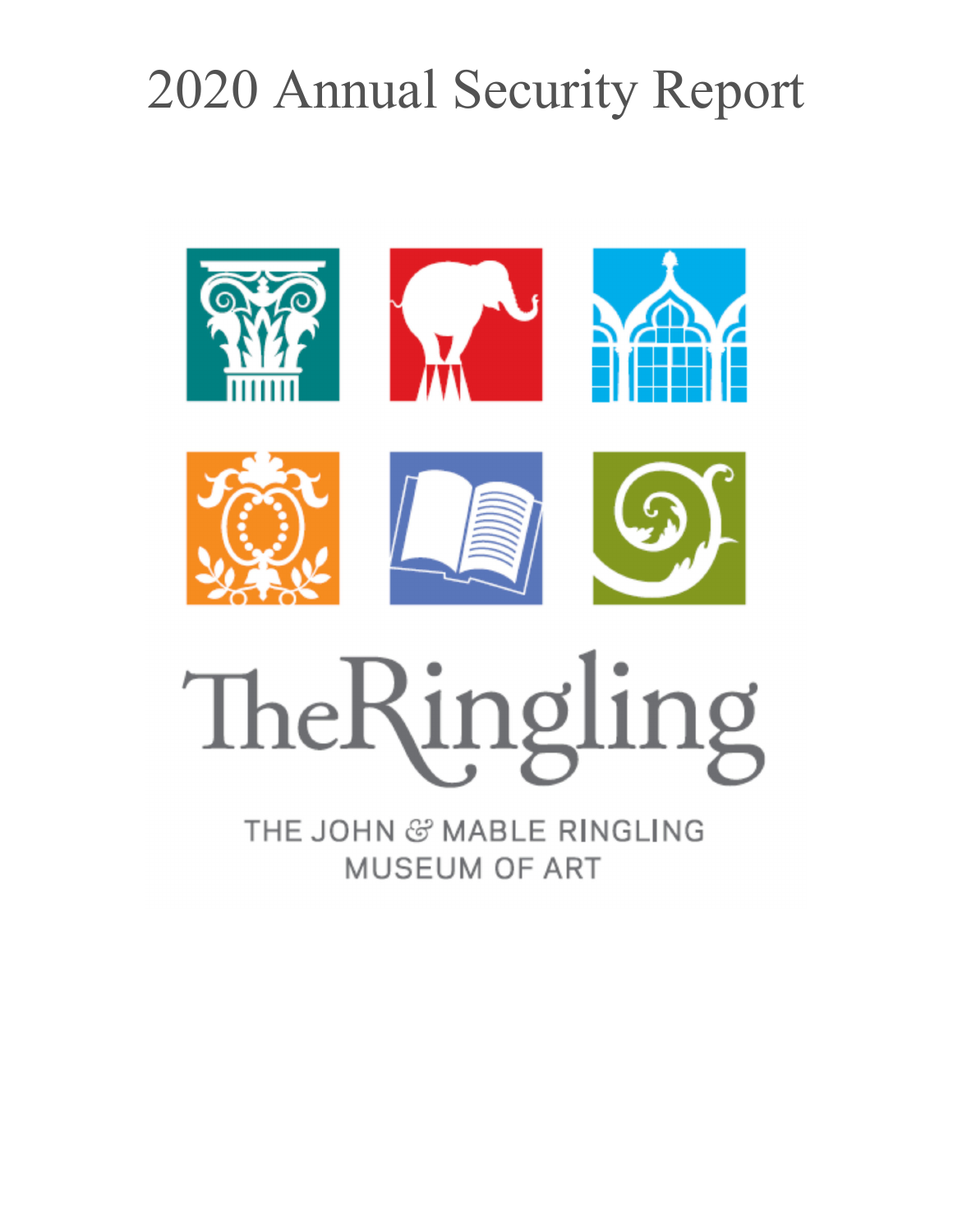

# **TABLE OF CONTENTS**

| Preparation Of The Annual Security Report And Disclosure Of Crime Statistics3 |  |
|-------------------------------------------------------------------------------|--|
|                                                                               |  |
|                                                                               |  |
|                                                                               |  |
|                                                                               |  |
|                                                                               |  |
|                                                                               |  |
|                                                                               |  |
|                                                                               |  |
|                                                                               |  |
|                                                                               |  |
|                                                                               |  |
| Test of the Emergency Notification and Warning System "Ringling Alert" 6      |  |
|                                                                               |  |
|                                                                               |  |
|                                                                               |  |
|                                                                               |  |
|                                                                               |  |
|                                                                               |  |
|                                                                               |  |
|                                                                               |  |
|                                                                               |  |
|                                                                               |  |
|                                                                               |  |
|                                                                               |  |
|                                                                               |  |
|                                                                               |  |
|                                                                               |  |

This annual report includes information related to the safety and security policies and procedures and crime related statistics for *The Ringling* campus and its properties.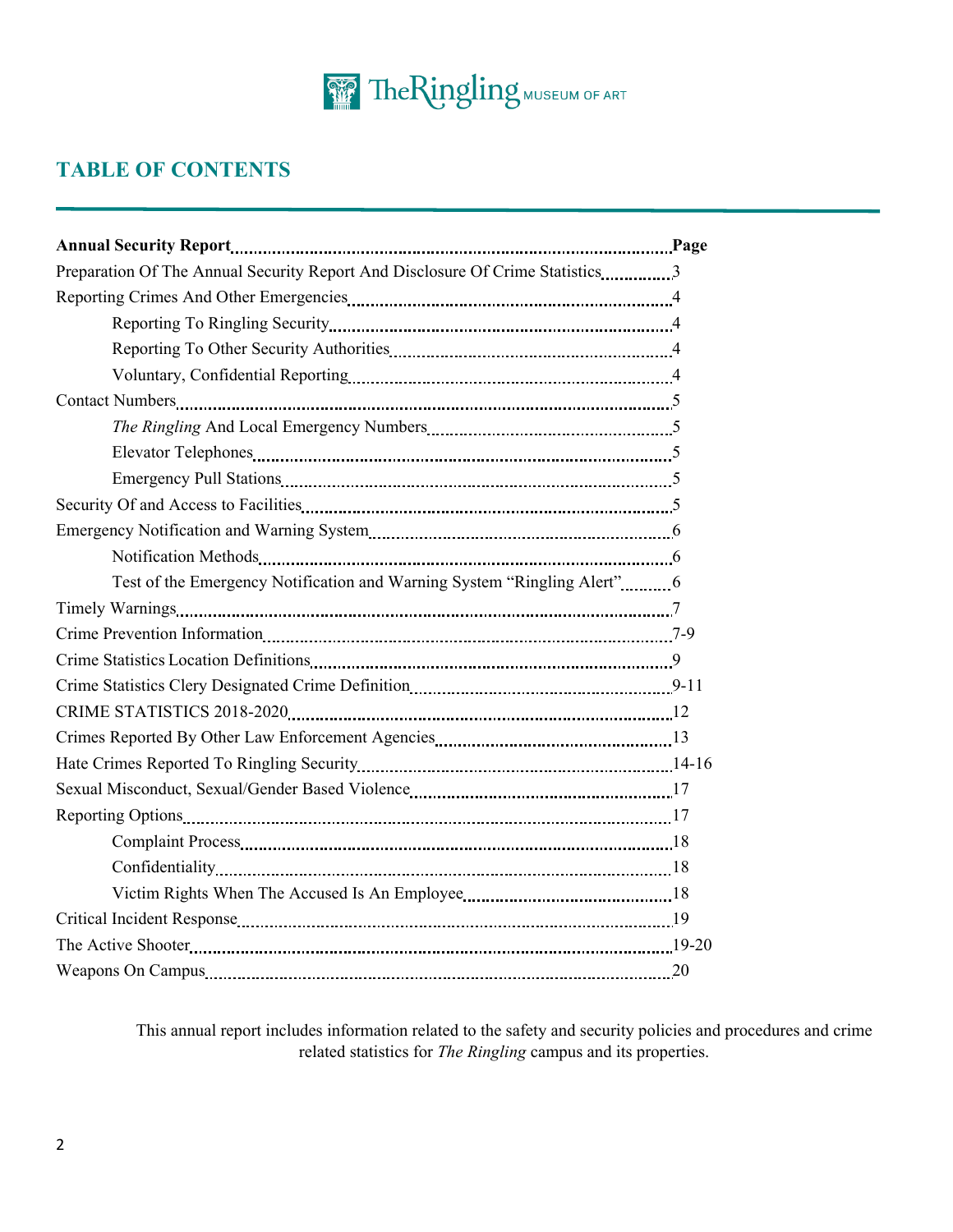

# **PREPARATION OF THE ANNUAL SECURITY REPORT AND DISCLOSURE OF CRIME STATISTICS**

Ringling Security Department prepares and publishes this report to comply with the *Jeanne Clery Disclosure of Campus Security Policy and Campus Crime Statistics Act, formerly the Crime Awareness and Campus Security Act of 1990.*  Information and statistics are compiled from information maintained by *The Ringling* Security Department.

This report provides statistics for the previous three years of select reported crimes that occurred on *The Ringling* campus, in certain off-campus buildings or property owned, leased or controlled by *The Ringling* as it falls under Florida State University (FSU). This report also includes security policies and procedures and information on the basic rights guaranteed victims of sexual assault.

The report is provided to you as part of *The Ringling*'s commitment to safety and security on campus. This publication is designed to provide an overview of Ringling Security services available to you as members of *The Ringling* community, as well as information regarding other safety and security policies and procedures that have been instituted here on our campus.

*The Ringling* forwards a copy of this Annual Security Report to FSU Police Department each year. To obtain a copy of *The Ringling* Annual Security Report or The Florida State University Security Report visit www.police.fsu.edu or contact FSU Police Department at (850) 644-1234.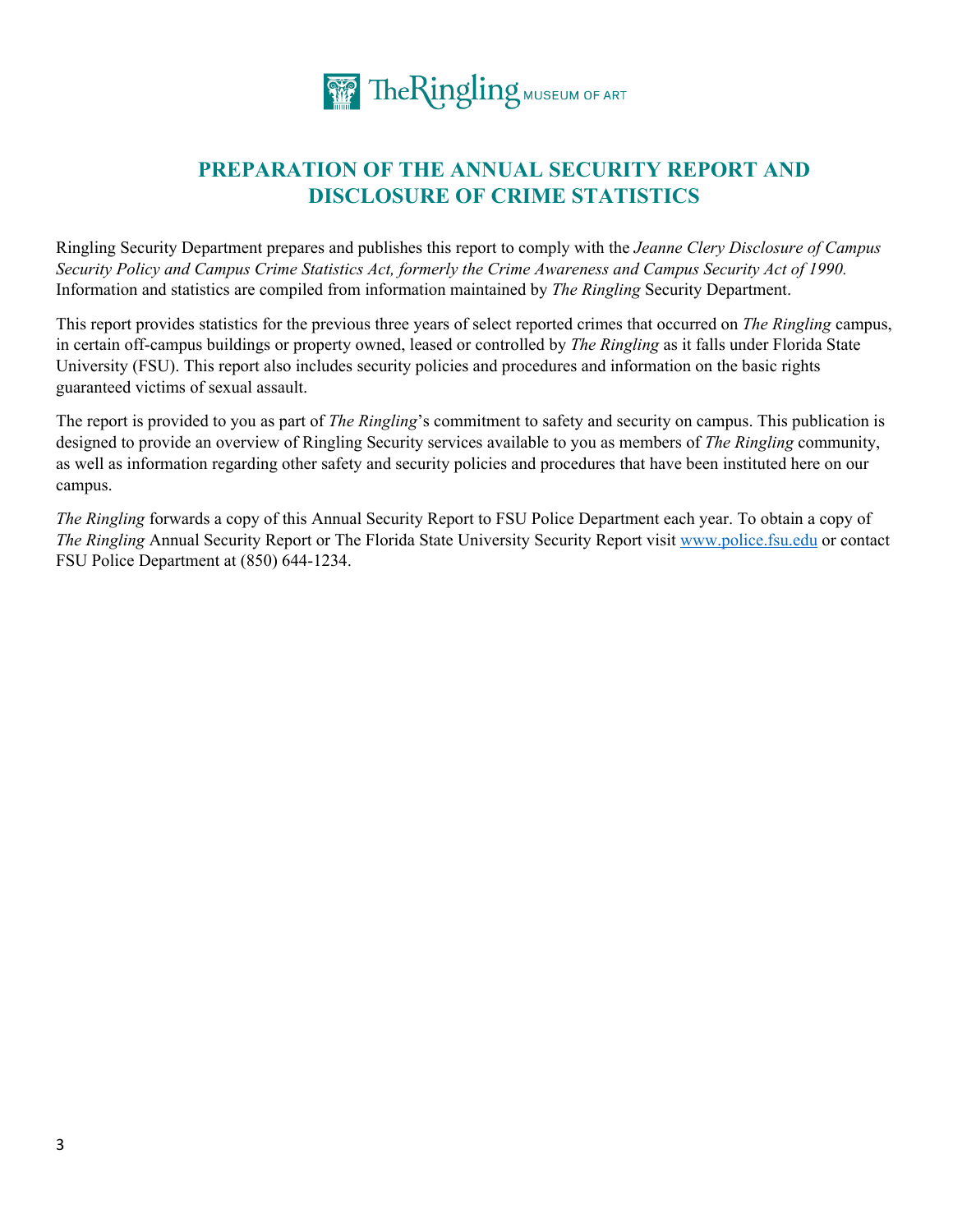

# **REPORTING CRIMES AND OTHER EMERGENCIES**

## **Reporting to Ringling Security**

We encourage all members of *The Ringling* community to report all crimes and other emergencies to *The Ringling* Security Department immediately. If you are a witness or victim of a crime, it is important to report the crime so you can get help and support. Also, by telling Security what you know, you may assist in preventing others from becoming victims in the future. You should speak with Security if you know about a crime that has or might be committed, someone who was involved in committing a crime, someone who has threatened you or another person or threatened to commit a crime, or any other activities you think may be criminal. Crimes which occur on Ringling property should be reported to *The Ringling* Security Office. Sometimes it may be uncertain if the location of a crime actually occurred on Ringling property. If you are certain the location was on campus, contact Ringling Security 941-359-5722 . If you are certain the location is outside *The Ringling* campus call the Sarasota Police Department or the Sarasota County Sherriff's Office or dial 911 for immediate assistance.

We encourage Ringling community members to report crimes promptly and to participate in and support crime prevention efforts. *The Ringling* will be much safer when all community members participate in safety and security initiatives. Safety and security at *The Ringling* are the responsibility of every employee, volunteer and visitor on campus. Immediately report suspicious persons, incidents, and unsafe conditions by calling Ringling Security at 941-359-5722. Remaining observant and aware of your surroundings will help ensure *The Ringling* stays a safe place to learn, work and enjoy.

#### **Reporting to other Security Authorities**

While *The Ringling* prefers that community members promptly report all crimes and other emergencies directly to Ringling Security, we recognize that some may prefer to report to other individuals or offices. *The Ringling* falls under the direction of Florida State University (FSU). In addition to the numerous reporting channels discussed within this publication – Ringling Security, Ringling Human Resources and other law enforcement agencies– you may also submit an anonymous report of suspected criminal activity to the FSU Police Department through the Silent Witness program accessed at https://police.fsu.edu/report-crime/silent-witness-crime-report .

## **Voluntary, Confidential Reporting**

If you are the victim of a crime and do not wish to pursue action within *The Ringling*, FSU or the criminal justice system, we encourage you to make a confidential report to *Ringling* Human Resources, the Employee Assistance Program, or pastoral counselors. The purpose of a confidential report is to comply with your wish to keep your personal identifying information confidential, while taking steps to ensure your safety, the safety of others and to offer support resources. Confidential reports allow *The Ringling* to compile accurate records on the number and types of incidents occurring on our campus. Confidential reports filed in this manner are counted and disclosed in the "Annual Security Report." Confidential reports made to professional counselors or pastoral counselors are not disclosed in "*The Ringling* Annual Security Report."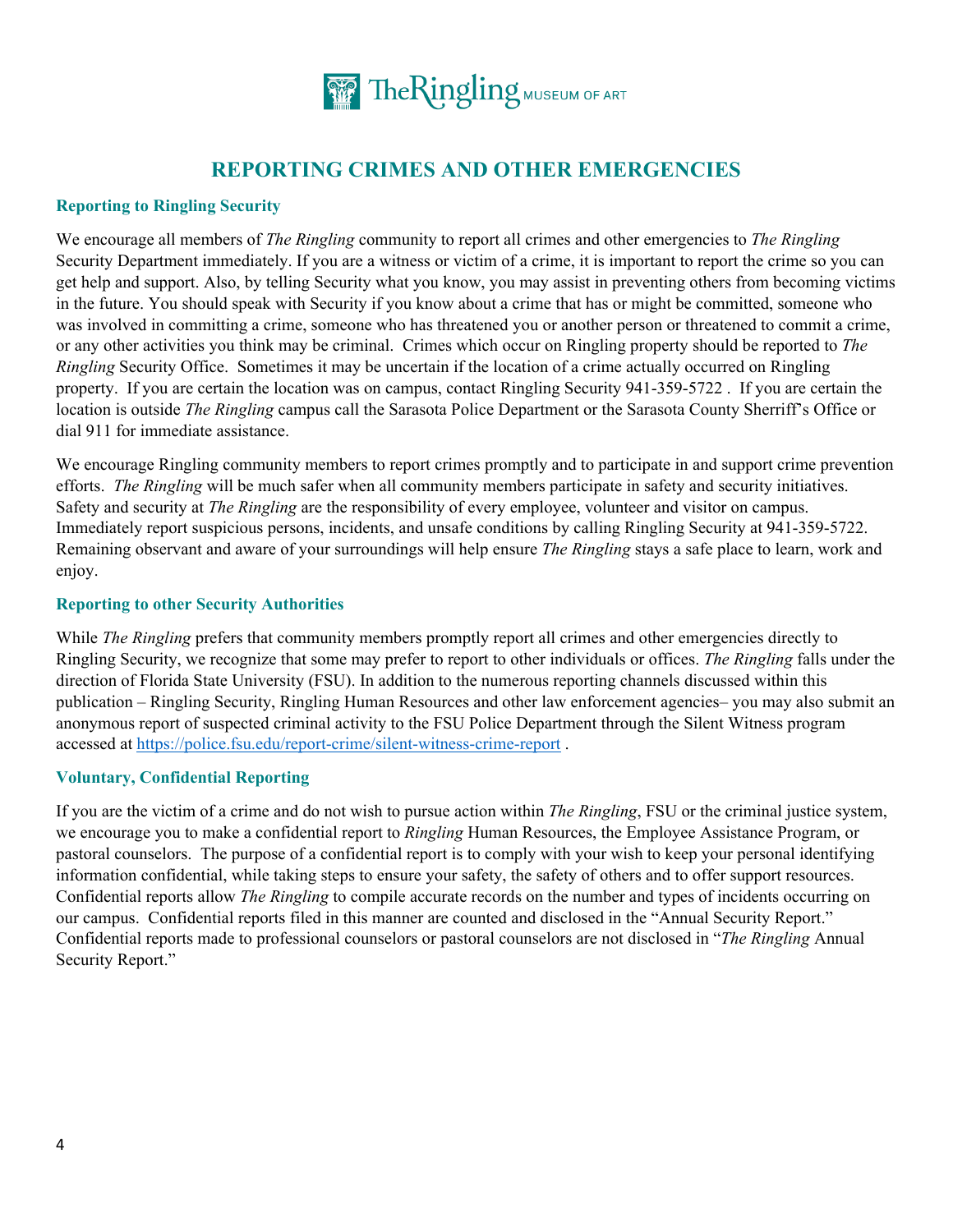

# **CONTACT NUMBERS**

## **The Ringling and Local Emergency Numbers:**

| <b>Ringling Security</b>             | (Internal)                                  | Ext 5721        |
|--------------------------------------|---------------------------------------------|-----------------|
|                                      | (External)                                  | 941-359-5721    |
| Ringling SOC                         | (Internal)                                  | Ext 5722 or 911 |
|                                      | (External)                                  | 941-359-5722    |
| Sarasota EMS                         |                                             | 9-911           |
|                                      |                                             | 941-316-1201    |
| Sarasota Fire Department             |                                             | 9-911           |
|                                      |                                             | 941-316-1201    |
| Sarasota Police Department           |                                             | 9-911           |
|                                      |                                             | 941-263-6773    |
| New College Police Department        |                                             | 941-487-4210    |
| Sarasota Emergency Operations Center |                                             | 941-861-5000    |
|                                      | Division of Alcoholic Beverages and Tobacco | 850-922-9903    |

## **Elevator Telephones**

Emergency telephones are installed in the elevators in all Ringling buildings. Simply lift the receiver or press the button to be connected to Ringling Surveillance Operations Center (SOC)

#### **Emergency Pull Stations**

Pull stations are alarms located throughout the Ringling buildings. Fire Alarm pull stations are red. In case of fire, pull the handle to activate alarms. Please be aware that false alarms can result in formal criminal charges and prosecution.

# **SECURITY OF AND ACCESS TO CAMPUS FACILITIES**

Ringling Security personnel patrol campus facilities on a regular basis. For information about the access protocol for a specific building, see the department head or contact Ringling Security at 941-359-5722.

Ringling Facilities maintains buildings and grounds with concern for the safety and security of all persons and property. Inspections are routinely conducted, and repairs are promptly made to ensure that appropriate safety and security standards are maintained.

Ringling Security Department assists Facilities personnel by conducting campus lighting surveys and reporting potential safety and security hazards. Staff, volunteers and visitors are encouraged to notify Security or Facilities to report any safety or security hazards at 941-359-5700. Ringling Security is available 24 hours a day, seven days a week by calling 941-359-5722 or 941-359-5722.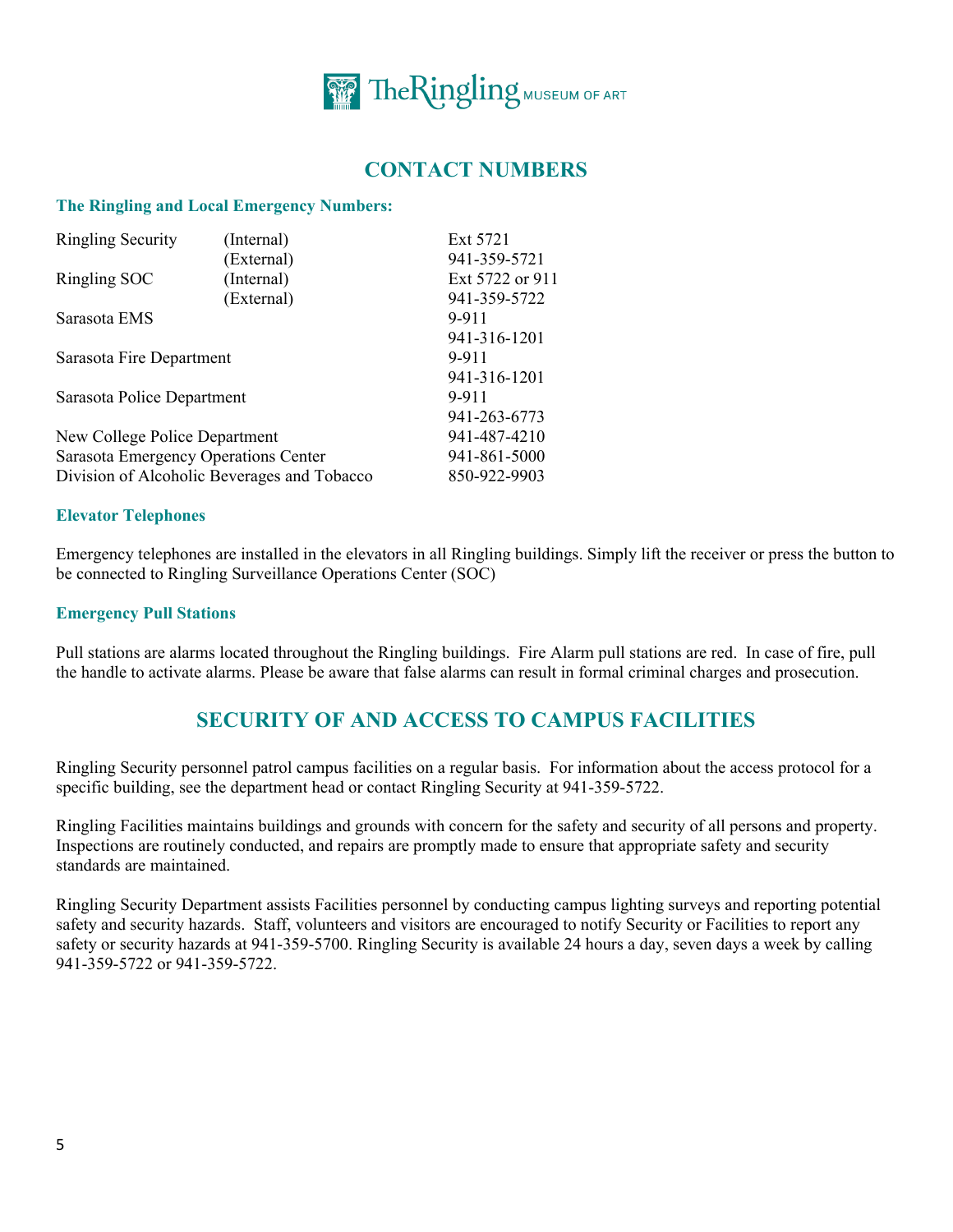

# **EMERGENCY NOTIFICATION AND WARNING SYSTEM (SITE WIDE NOTIFICATION)**

Ringling Policy establishes the emergency notification and warning program at *The Ringling* Museum. This program is commonly referred to as the "RINGLING ALERT" Emergency Notification System. The objective of the emergency notification and warning system, "RINGLING ALERT," is to provide timely notification and warning to all staff, volunteers, and visitors of *The Ringling* of a threat, occurring or imminent, that poses an immediate threat to their health, safety, or general welfare while on property owned or controlled by *The Ringling*.

*The Ringling* has procedures to implement the Policy and Plan. Collectively, the Policy, Plan, and Procedures provide a mechanism for *The Ringling* to, without unnecessary delay, confirm an emergency or dangerous situation, take into account the safety of the campus community, and initiate appropriate notification and warning, unless the notification will, in the professional judgment of responsible authorities, compromise efforts to assist victims or to contain, respond to, or otherwise mitigate the emergency. The Policy, Plan, and Procedure include processes by which Ringling officials will confirm that there is a significant emergency, determine who to notify, determine the content of the notification, and initiate the notification system. The Policy, Plan, and Procedures specify the roles and responsibilities of persons on campus responsible for carrying out this process. Ringling Administration and Public Relations maintain procedures for communication subsequent incident related information to the larger community once the immediate threat to life safety has passed.

As of the time of this report, the "RINGLING ALERT" emergency notification system employs numerous methods of emergency information delivery.

# **Notification Methods:**

#### **Primary Notification/Delivery Methods**

 Weather Alerts Page http://sarasota.weatherstem.com/ringling Home Page (www.ringling.org) Outdoor Sirens Indoor Sirens Email 941-360-7377 *The Ringling* Weather Hotline Voice Phone Calls (Limited)

# **Secondary Notification/Delivery Methods**

 Facebook Twitter Digital Displays

## **Test of the Emergency Notification and Warning System (RINGLING Alert)**

*The Clery Act* requires that *The Ringling* conduct at least one test of its emergency notification system each year, whereby *The Ringling* will send an audible test message through the campus-wide FSU Ringling Emergency Management System.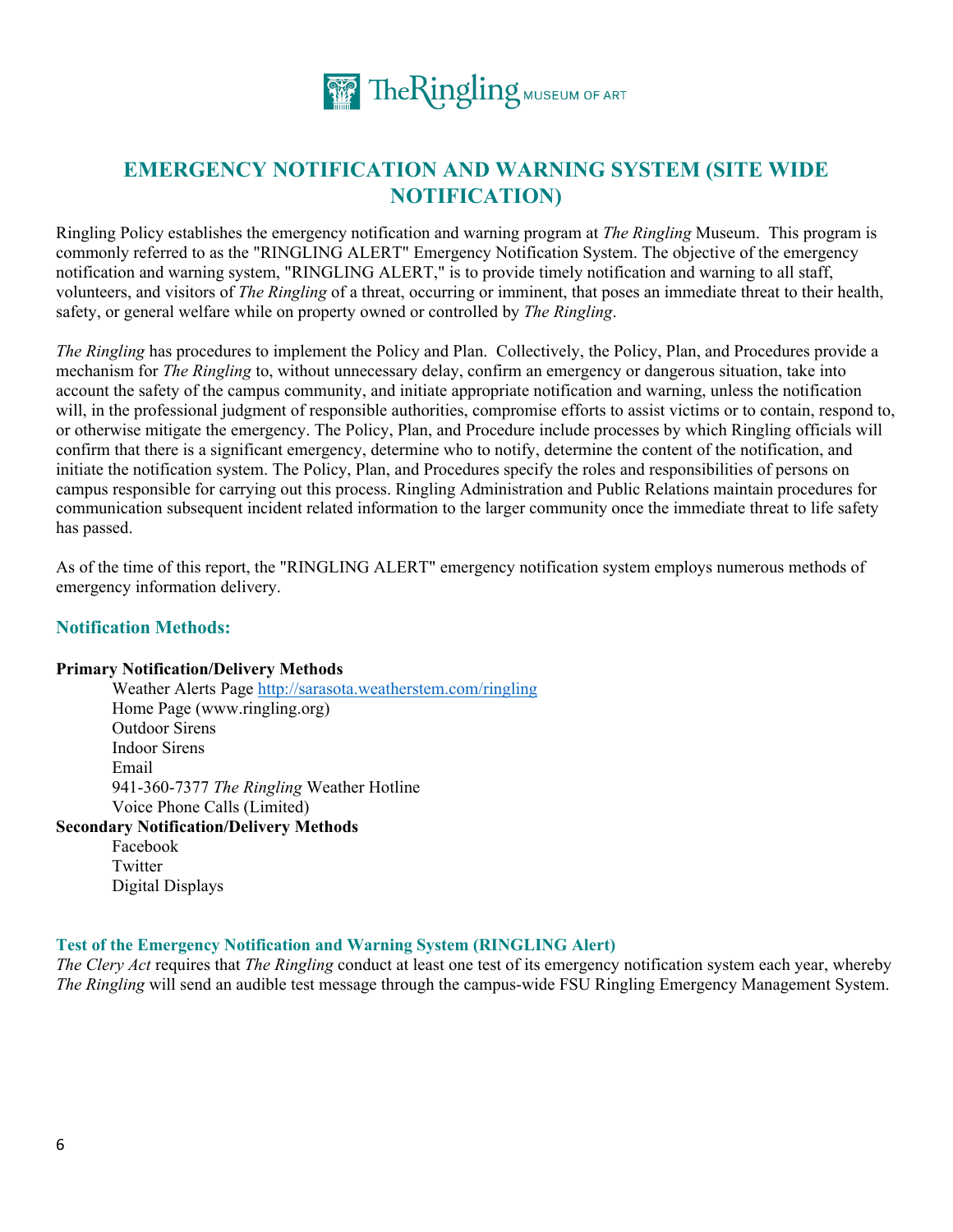

# **TIMELY WARNINGS**

In the event a selected *Clery crime* occurs or other dangerous situation arises, either on or off campus, that, in the judgment of the Chief of Ringling Security or designee, may pose a serious or continuing threat to members of the community, a campus wide "Timely Warning" will be issued. Depending on the circumstances of the crime, especially in situations that could pose an immediate threat to the community and individuals, a timely warning will be issued through any one of the notification methods listed above.

# **CRIME PREVENTION INFORMATION**

# **Protect Your Property**

- Keep your keys secure and in your possession. Keys can be duplicated.
- Don't mark your key chain with your name, address or license number. Lost keys can lead to theft.
- Engrave or mark all valuable personal property with your name and driver's license number. Keep an inventory of items.
- Move valuable items out of easy sight of windows and doors.
- Always lock your vehicle.
- Copy all important papers and cards that you carry in your purse or wallet, including your driver's license. Keep the copies in a safe place— the information will be invaluable if they are stolen or lost.
- Copy your vehicle ID and tag number. If your vehicle is stolen, it cannot be entered into the nationwide law enforcement network without this information

## **In Your Car**

- Check the back seat before entering.
- Always keep your vehicle doors locked (even when driving in daylight) so no one can jump in at a red light.
- Keep enough gas in your tank for emergencies.
- Don't offer rides to anyone you do not know.
- If someone suspicious approaches your vehicle, honk your horn as a good deterrent. Criminals don't like attention.
- If your car breaks down, lift the hood, put on the flashers, and wait inside (with the doors locked) for help. Ask people who stop to call the police or AAA for you. Don't accept a ride with anyone you do not know.

## **At Home**

- Always keep doors locked, even if you are only away for a few moments.
- Be assertive and demand that any unwanted person in your residence leave or leave yourself. Anyone who refuses to leave is a trespasser.
- Make sure hallways, entrances, garages, and grounds are well-lit. Leave porch lights on all night. When you expect to return after dark, leave an interior light on with shades drawn.
- Know who is at your door before you open it.
- Make calls for strangers who want to use your phone. Don't open your door or let them in.
- List initials and last name only on your mailbox.
- Get to know your neighbors. Join a neighborhood watch system and share information on suspicious circumstances.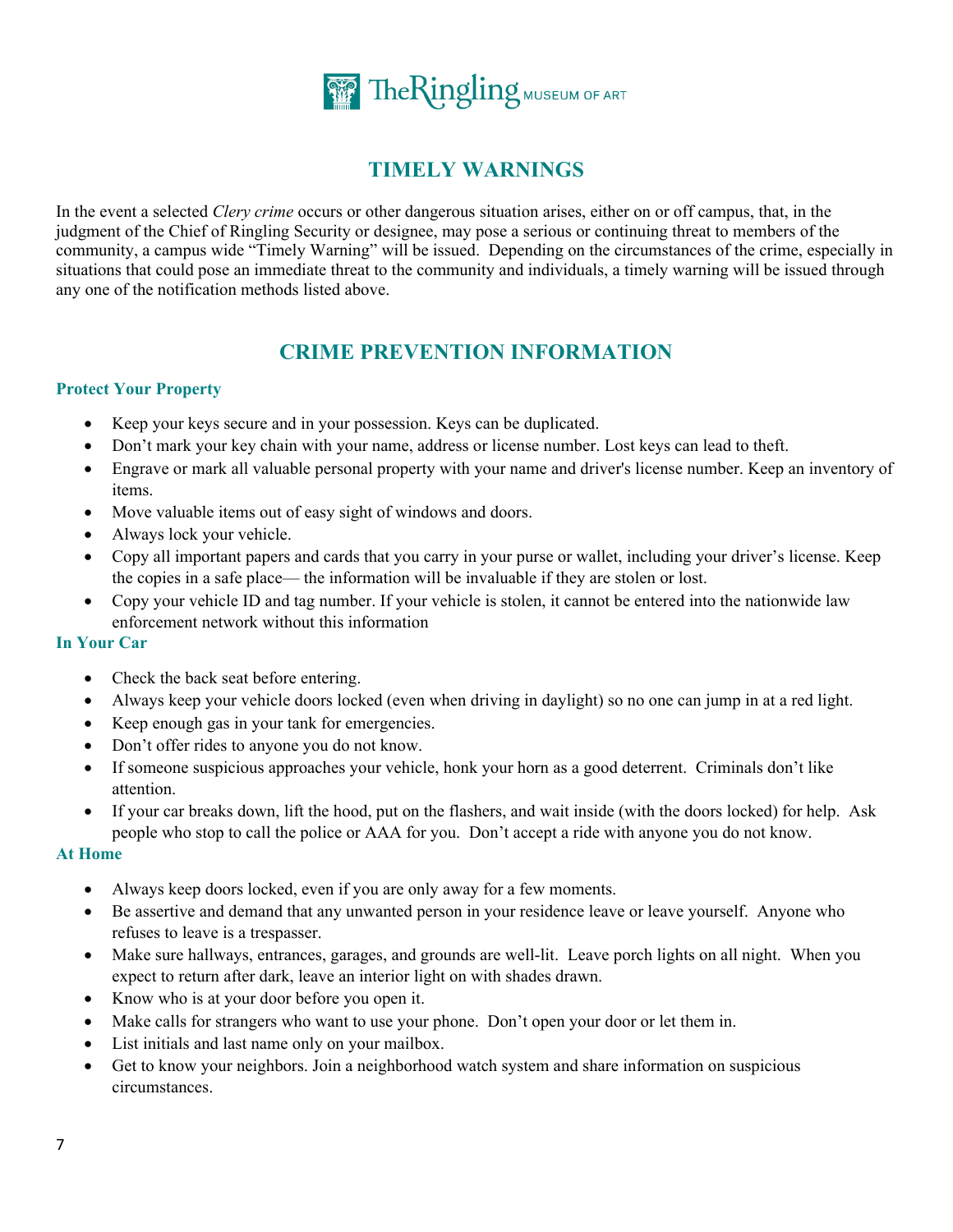

## **Away from Home**

- Walk or jog with a friend. Avoid jogging after dark, but if you do go after dark, stay in well-lit areas; walk midway between curbs and buildings and away from alleys and bushes.
- Don't stop for stranded motorists. You are of greater help to them by calling the police.
- Keep valuables in the trunk of your vehicle, not on the seats.
- Park your car in well-lit areas.
- Remove all keys from your vehicle. Thieves look for keys. Walk with your keys in your hand.
- Tell someone where you are going and when you will return.
- Don't fight back if your purse or wallet is snatched. Turn it over to the thief rather than risk personal injury. Call the police immediately.
- Be alert when using an ATM. Accessing ATM cash in remote locations, particularly after nightfall, could expose you to risk of robbery and personal injury.
- Avoid working or studying alone in a public-access building at night.

## **If you have a disability**

- Be on the defensive; and keep aware of your surroundings.
- Use reflective tape on wheelchairs or other mobility aids.
- Report any hazardous conditions to Ringling Security 941-359-5722
- Use designated sidewalks. If you have a visual impairment, be sure to get thorough orientation. If you are unsure about hazards, please ask. Remember to use your cane properly.

#### **Play it Safe**

Cyclists are reminded that in Florida, a bicycle is legally defined as a vehicle. Bicyclists have the same rights to the roadways and must obey the same traffic laws as other vehicles. Pedestrians are given the right of way and an audible signal should be given before overtaking and passing pedestrians. Wear a helmet when riding –nearly 75% of all bicycle related deaths are the result of head injuries. A bicycle operated between sunset and sunrise must be equipped with a lamp on the front exhibiting a white light visible from 500 feet to the front and both a red reflector and a lamp on the rear exhibiting a red light visible from 600 feet to the rear. Observe all traffic laws that you would observe in a motor vehicle. Bicycles may not be parked where they impede pedestrian or vehicular traffic. Do not park bikes on railings, stairwells, or access ramps.

#### **In an Elevator**

Press the alarm button if the elevator becomes impaired while in operation. Security will respond as quickly as possible. Remain inside until help arrives. Only trained elevator personnel are authorized to remove trapped occupants. No one else should attempt to release them or to force elevator doors open.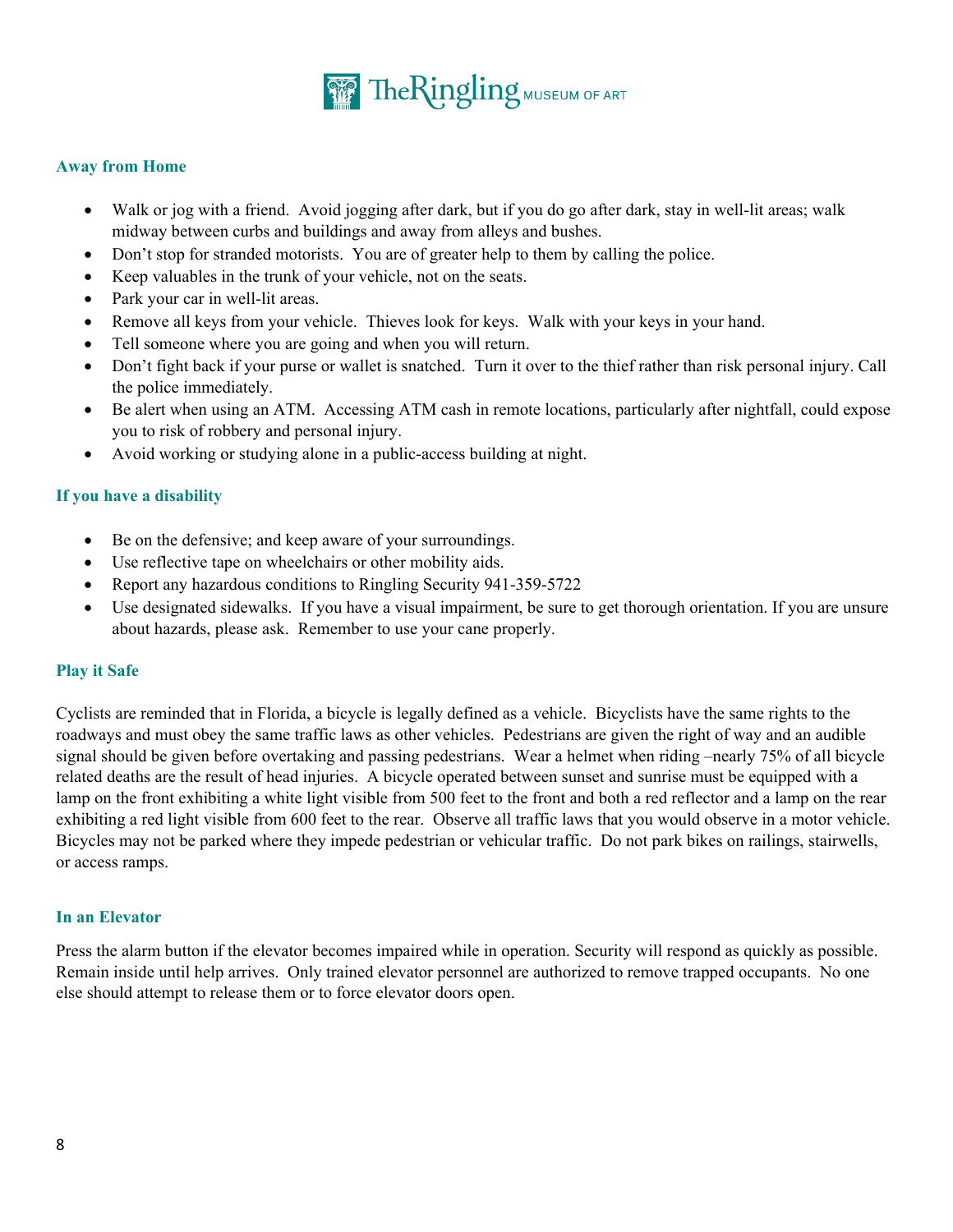

# **Protect Yourself from Identity Theft**

Identity theft is one of the fastest growing crimes. Identity theft is the theft of your name and credit that occurs when a criminal co-opts your name, Social Security number, credit card number or some other piece of personal information. With this personal information, identity thieves can open new credit and bank accounts, obtain cellular phone service, or even file a fraudulent tax return – all without your knowledge! Here are some tips to help prevent this type of theft:

- Safeguard your credit, debit, and ATM card receipts. Never toss them in a public container.
- Do not carry extra credit cards, your Social Security Card, birth certificate, or passport in your wallet or purse unless necessary.
- Check your credit report and reconcile your bank and credit statements in a timely manner.
- Create Strong Passwords and use secure networks.
- Keep sensitive personal and financial documents secure.
- Protect your mobile device and computer.
- Don't fall for Phishing Scams.

# **CRIME STATISTICS LOCATION DEFINITIONS**

#### On Campus

Any Building or property owned or controlled by *The Ringling* within the same reasonably adjoining geographic area.

#### Non‐Campus Buildings or Property

Any building or property owned or controlled by *The Ringling* that is owned or controlled by the institution that is used in direct support of, or in relation to, the institution's purposes, is frequently used by staff and is not within the same reasonably adjacent geographic area of the institution.

#### Public Property

All public property, including thoroughfares, streets and sidewalks that is within *The Ringling* campus or immediately adjacent to and accessible from the campus.

# **CRIME STATISTICS: CLERY DESIGNATED CRIME DEFINITIONS**

Crime statistics provided in compliance with the *Jeanne Clery Disclosure of Campus Security Policy and Campus Crime Statistics Act* are for your information. These statistics are compiled and released annually by Ringling and the Florida State University Police Department. The totals represent the compilation of all designated *Clery Act* crimes reported to Ringling Security.

Murder/Non-Negligent Manslaughter: the willful (non-negligent) killing of one human being by another and include any death caused by injuries received in a fight, argument, quarrel, assault or commission of a crime.

Negligent Manslaughter: the killing of another person through gross negligence. Any death caused by the gross negligence of another. In other words, it's something that a reasonable and prudent person would not do.

Sex offenses: any sexual act directed against another person, forcibly and/or against that person's will; or not forcibly or against the person's will where the victim is incapable of giving consent and include: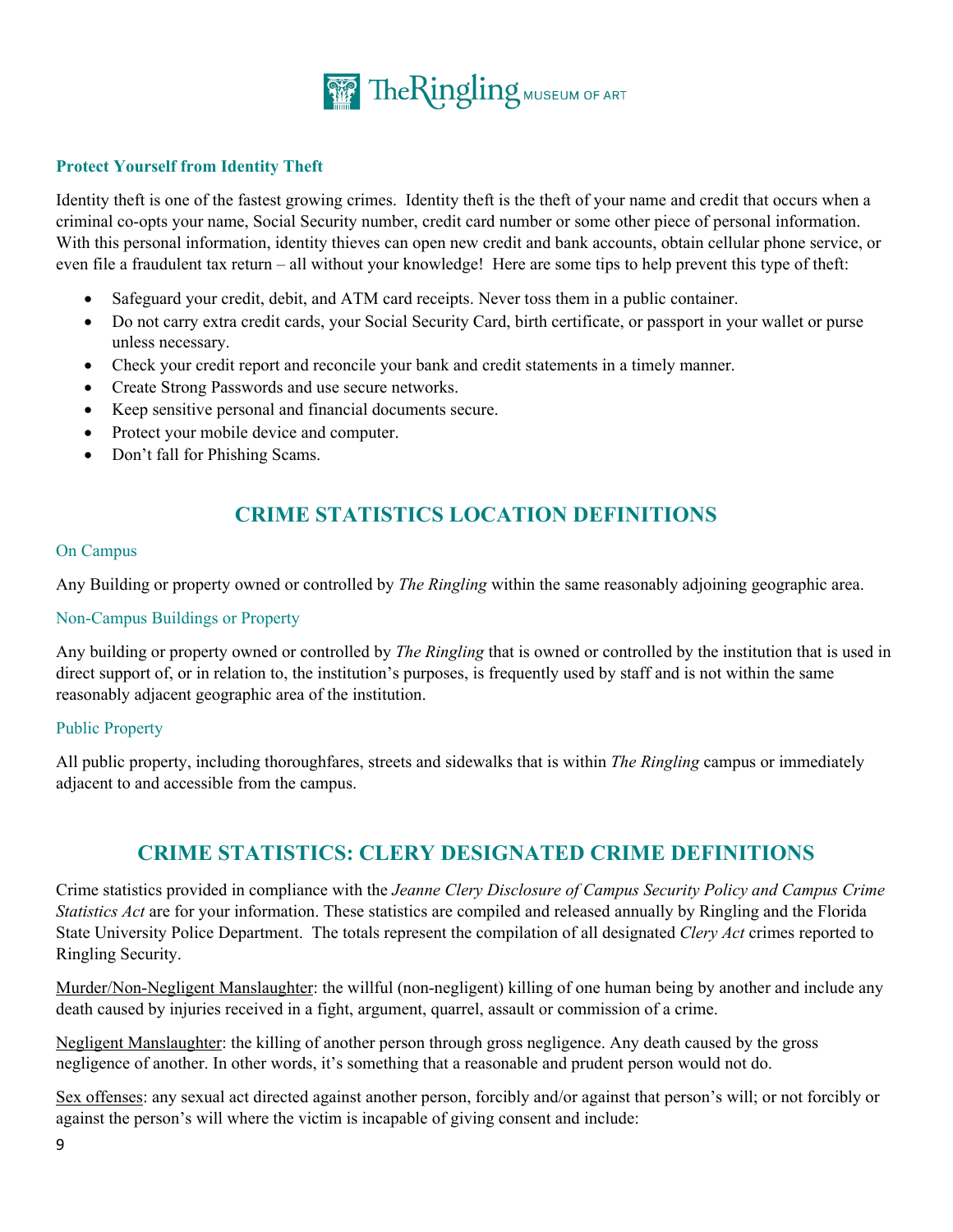

- Rape the penetration, no matter how slight, of the vagina or anus, with any body part or object, or oral penetration by a sex organ of another person, without the consent of the victim.
- Fondling the touching of the private body parts of another person for the purpose of sexual gratification, without the consent of the victim, including instances where the victim is incapable of giving consent because of his/her youth or because of his/her temporary or permanent mental incapacity.
- Incest: sexual intercourse between persons who are related to each other within the degrees wherein marriage is prohibited by law.
- Statutory Rape –sexual intercourse with a person who is under statutory age of consent.

Robbery: the taking or attempting to take anything of value from the care, custody, or control of a person or persons by force or threat of force or violence and/or by putting the victim in fear.

Aggravated Assault: an unlawful attack by one person upon another for the purpose of inflicting severe or aggravated bodily injury. This type of assault usually is accompanied by the use of a weapon or by means likely to produce death or great bodily harm.

Burglary: the unlawful entry of a structure with the intent to commit a felony or theft.

Motor Vehicle Theft: theft or attempted theft of a motor vehicle.

Arson: any willful or malicious burning or attempt to burn, with or without intent to defraud, a dwelling house, public building, motor vehicle or aircraft, personal property of another, etc.

Domestic Violence: includes felony or misdemeanor crimes of violence committed by a current or former spouse or intimate partner of the victim; by a person with whom the victim shares a child in common; by a person who is cohabitating with or has cohabitated with, the victim as a spouse or intimate partner; by a person similarly situated to a spouse of the victim under the domestic or family violence laws of the jurisdiction in which the crime occurred; or by any other person against an adult or youth victim who is protected from that person's acts under the domestic or family violence laws of the jurisdiction in which the crime occurred.

Dating Violence: means violence committed by a person who is or has been in a social relationship of a romantic or intimate nature with the victim. The existence of such a relationship shall be determined based on the reporting party's statement and with consideration of the length of the relationship, the type of relationship, the frequency of interaction between the persons involved in the relationship. Dating violence includes, but is not limited to, sexual or physical abuse or the threat of such abuse. Dating violence does not include acts covered under the definition of domestic violence.

Stalking: engaging in a course of conduct directed at a specific person that would cause a reasonable person to fear for his or her safety or the safety of others or suffer substantial emotional distress. Course of conduct means two or more acts, including, but not limited to, acts in which the stalker directly, indirectly, or through third parties, by any action, method, device, or means, follows, monitors, observes, surveils, threatens, or communicates to or about a person, or interferes with a person's property.

Liquor Law Violations: the violation of state or local laws or ordinances prohibiting the manufacture, sale, purchase, transportation, possession or use of alcoholic beverages, not including driving under the influence and drunkenness.

Drug Law Violations: the violation of laws prohibiting the production, distribution and/or use of certain controlled substances and the equipment or devices utilized in their preparation and/or use. The unlawful cultivation, manufacture, distribution, sale, purchase, use, possession, transportation or importation of any controlled drug or narcotic substance. Arrests for violations of state and local laws, specifically those relating to the unlawful possession, sale, use, growing, manufacturing and making of narcotic drugs.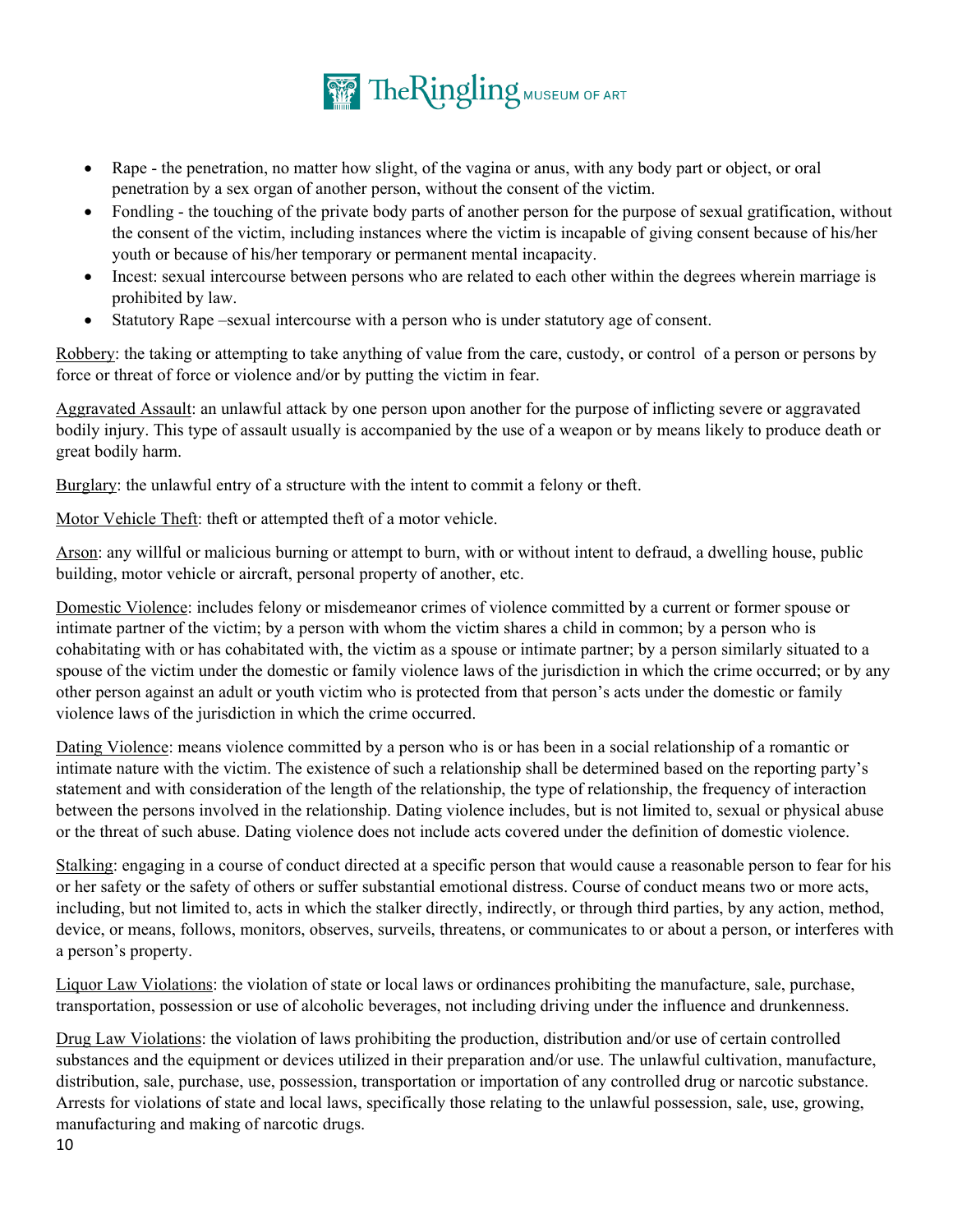

Illegal Weapons Possession: the violation of laws or ordinances prohibiting the manufacture, sale, purchase, transportation, possession, concealment, or use of firearms, cutting instruments, explosives, incendiary devices or other deadly weapons. This classification encompasses weapons offenses that are regulatory in nature.

Hate Crime: a criminal offense that manifests evidence that the victim was intentionally selected because of the perpetrator's bias against the victim.

Bias: a preformed negative opinion or attitude toward a group of persons based on their race, gender, religion, disability, sexual orientation, ethnicity, national origin or gender identity.

## **Hate crimes are also counted when reported in conjunction with the following crimes:**

Larceny‐Theft: the unlawful taking, carrying, leading, or riding away of property from the possession or constructive possession of another.

Simple assault: an unlawful physical attack by one person upon another where neither the offender displays a weapon, nor the victim suffers obvious severe or aggravated bodily injury involving apparent broken bones, loss of teeth, possible internal injury, severe laceration, or loss of consciousness.

Intimidation: to unlawfully place another person in reasonable fear of bodily harm through the use of threatening words and/or other conduct, but without displaying a weapon or subjecting the victim to actual physical attack.

Vandalism or destruction of property: to willfully or maliciously destroy, damage, deface, or otherwise injure real or personal property without the consent of the owner or the person having custody or control of it.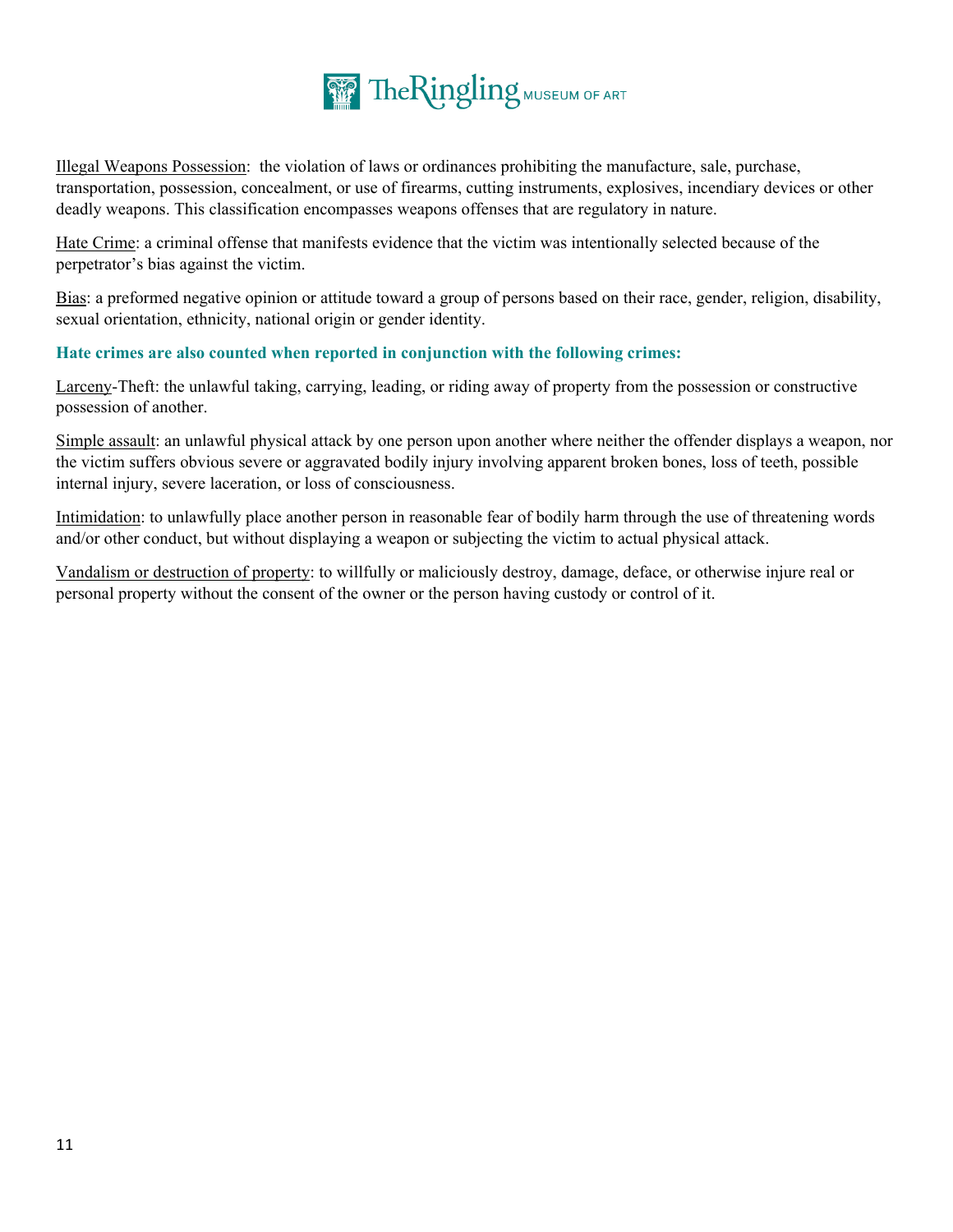# **CRIMES REPORTED TO RINGLING SECURITY 2018 - 2020**

**The following statistics are gathered from our records management system which reflects what is reported and/or generated by our agency and then reviewed to determine what sub-category to place the crime in.** 

| <b>OFFENSES</b><br>(INCLUDING<br><b>ATTEMPTS</b> ) |          | <b>ON-CAMPUS BUILDING</b><br><b>ON PROPERTY</b> |          |          | <b>NON-CAMPUS</b><br><b>BUILDING</b><br><b>OR PROPERTY</b> |          |          | <b>ON PUBLIC</b><br><b>PROPERTY</b> |          |          | <b>ON PUBLIC</b><br><b>PROPERTY</b> |          | <b>TOTAL CRIMES</b><br><b>REPORTED</b> |          |          |  |  |
|----------------------------------------------------|----------|-------------------------------------------------|----------|----------|------------------------------------------------------------|----------|----------|-------------------------------------|----------|----------|-------------------------------------|----------|----------------------------------------|----------|----------|--|--|
|                                                    | 2018     | 2019                                            | 2020     | 2018     | 2019                                                       | 2020     | 2018     | 2019                                | 2020     | 2018     | 2019                                | 2020     | 2018                                   | 2019     | 2020     |  |  |
|                                                    | Total    | Total                                           | Total    | Total    | Total                                                      | Total    | Total    | Total                               | Total    | Total    | Total                               | Total    | Total                                  | Total    | Total    |  |  |
| <b>Murder</b>                                      | $\theta$ | $\theta$                                        | $\theta$ | 0        | $\theta$                                                   | $\theta$ | $\theta$ | $\theta$                            | $\theta$ | $\theta$ | $\theta$                            | $\theta$ | $\theta$                               | $\theta$ | $\theta$ |  |  |
| <b>Manslaughter</b>                                | $\theta$ | $\theta$                                        | $\theta$ | $\theta$ | $\theta$                                                   | $\theta$ | $\theta$ | $\theta$                            | $\theta$ | $\theta$ | $\theta$                            | $\theta$ | $\theta$                               | 0        | 0        |  |  |
| Rape                                               | $\theta$ | $\theta$                                        | $\theta$ | $\theta$ | $\theta$                                                   | $\theta$ | $\theta$ | $\theta$                            | $\theta$ | $\theta$ | $\theta$                            | $\theta$ | $\theta$                               | $\theta$ | $\theta$ |  |  |
| <b>Fondling</b>                                    | $\theta$ | $\theta$                                        | $\theta$ | 0        | $\theta$                                                   | $\theta$ | $\theta$ | $\theta$                            | $\theta$ | $\theta$ | $\theta$                            | $\theta$ | $\theta$                               | $\theta$ | 0        |  |  |
| <b>Incest</b>                                      | $\theta$ | $\theta$                                        | $\theta$ | $\theta$ | $\theta$                                                   | $\theta$ | $\theta$ | $\theta$                            | $\theta$ | $\theta$ | $\theta$                            | $\theta$ | $\theta$                               | $\theta$ | $\theta$ |  |  |
| <b>Statutory Rape</b>                              | $\theta$ | $\theta$                                        | $\theta$ | $\theta$ | $\theta$                                                   | $\theta$ | $\theta$ | $\theta$                            | $\theta$ | $\theta$ | $\theta$                            | $\theta$ | $\theta$                               | $\theta$ | $\theta$ |  |  |
| Robbery                                            | $\theta$ | $\theta$                                        | $\theta$ | $\theta$ | $\theta$                                                   | $\theta$ | $\theta$ | $\theta$                            | $\theta$ | $\theta$ | 0                                   | $\theta$ | $\theta$                               | $\theta$ | $\theta$ |  |  |
| <b>Aggravated Assault</b>                          | $\theta$ | $\theta$                                        | $\theta$ | $\theta$ | $\theta$                                                   | $\theta$ | $\theta$ | $\theta$                            | $\theta$ | $\theta$ | $\theta$                            | $\theta$ | $\theta$                               | $\theta$ | $\theta$ |  |  |
| <b>Burglary</b>                                    | $\theta$ | $\theta$                                        | $\theta$ | $\theta$ | $\theta$                                                   | $\theta$ | $\theta$ | $\theta$                            | $\theta$ | $\theta$ | 0                                   | $\theta$ | $\theta$                               | $\theta$ | $\theta$ |  |  |
| <b>Arson</b>                                       | $\theta$ | $\theta$                                        | $\theta$ | $\theta$ | $\theta$                                                   | $\theta$ | $\theta$ | $\theta$                            | $\theta$ | $\theta$ | $\theta$                            | $\theta$ | $\theta$                               | $\theta$ | $\theta$ |  |  |
| <b>Motor Vehicle Theft</b>                         | $\theta$ | $\theta$                                        | $\theta$ | $\theta$ | $\theta$                                                   | $\theta$ | $\theta$ | $\theta$                            | $\theta$ | $\theta$ | $\theta$                            | $\theta$ | $\theta$                               | $\theta$ | $\theta$ |  |  |
| <b>Domestic Violence</b>                           | $\theta$ | $\theta$                                        | $\theta$ | $\theta$ | $\theta$                                                   | $\theta$ | $\theta$ | $\theta$                            | $\theta$ | $\theta$ | $\theta$                            | $\theta$ | $\theta$                               | $\theta$ | 0        |  |  |
| <b>Dating Violence</b>                             | $\theta$ | $\theta$                                        | $\theta$ | $\theta$ | $\theta$                                                   | $\theta$ | $\theta$ | $\theta$                            | $\theta$ | $\theta$ | $\theta$                            | $\theta$ | $\theta$                               | $\theta$ | $\theta$ |  |  |
| <b>Stalking</b>                                    | $\theta$ | $\theta$                                        | $\theta$ | $\theta$ | $\theta$                                                   | $\theta$ | $\theta$ | $\theta$                            | $\theta$ | $\theta$ | $\theta$                            | $\theta$ | $\theta$                               | $\theta$ | $\theta$ |  |  |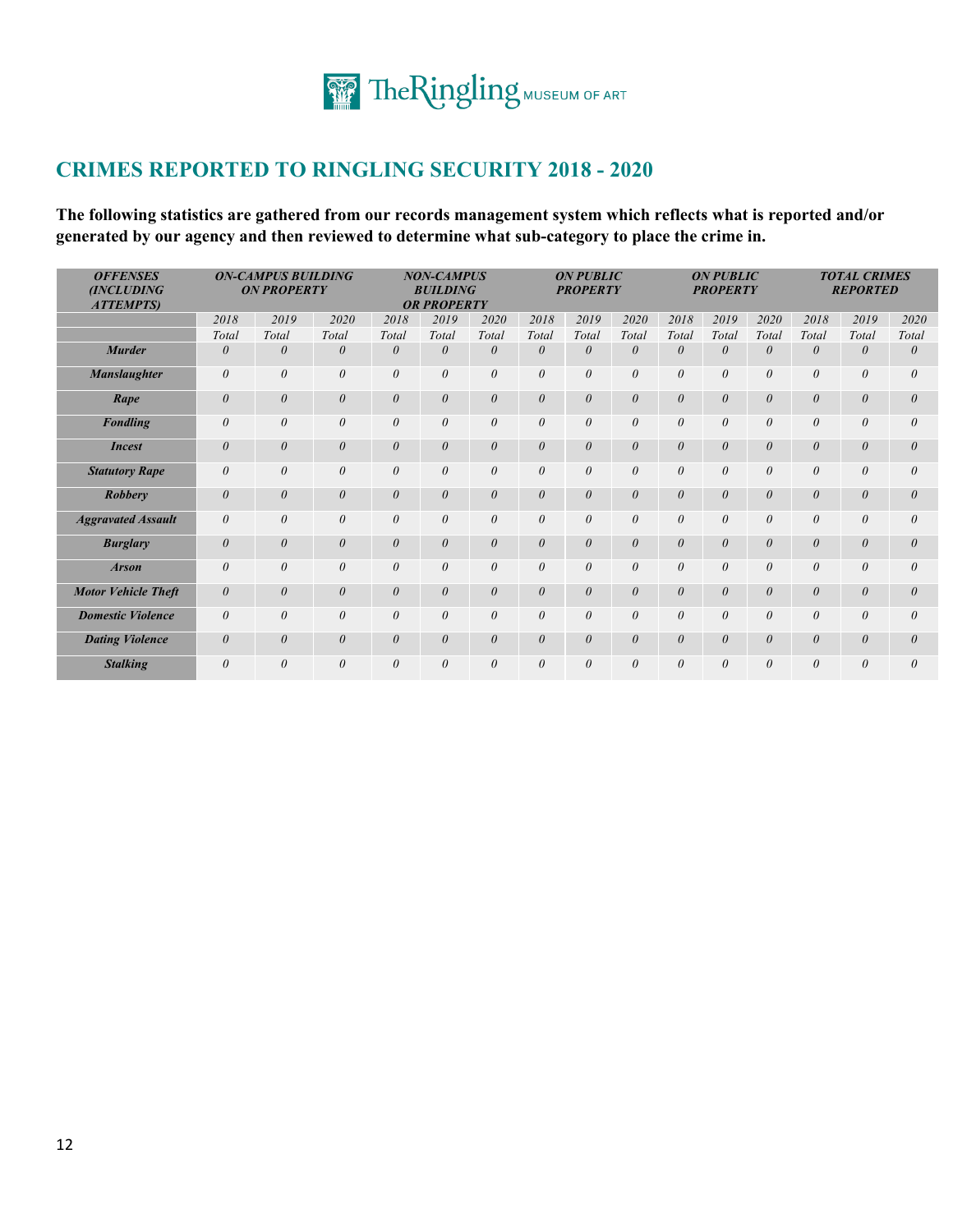# **CRIMES REPORTED BY OTHER LAW ENFORCEMENT AGENCIES WITH JURISDICTION OVER RINGLING CONTROLLED PROPERTY 2018 – 2020**

| <b>OFFENSES</b><br>(INCLUDING<br><b>ATTEMPTS</b> ) |          | <b>ON-CAMPUS BUILDING</b><br><b>ON PROPERTY</b> |          |          | <b>NON-CAMPUS</b><br><b>BUILDING</b><br><b>OR PROPERTY</b> |          |          | <b>ON PUBLIC</b><br><b>PROPERTY</b> |          |          | <b>ON PUBLIC</b><br><b>PROPERTY</b> |          | <b>TOTAL CRIMES</b><br><b>REPORTED</b> |          |          |  |  |
|----------------------------------------------------|----------|-------------------------------------------------|----------|----------|------------------------------------------------------------|----------|----------|-------------------------------------|----------|----------|-------------------------------------|----------|----------------------------------------|----------|----------|--|--|
|                                                    | 2018     | 2019                                            | 2020     | 2018     | 2019                                                       | 2020     | 2018     | 2019                                | 2020     | 2018     | 2019                                | 2020     | 2018                                   | 2019     | 2020     |  |  |
|                                                    | Total    | Total                                           | Total    | Total    | Total                                                      | Total    | Total    | Total                               | Total    | Total    | Total                               | Total    | Total                                  | Total    | Total    |  |  |
| <b>Murder</b>                                      | 0        | $\theta$                                        | 0        | $\theta$ | $\theta$                                                   | $\theta$ | $\theta$ | $\theta$                            | $\theta$ | $\theta$ | $\theta$                            | $\theta$ | $\theta$                               | $\theta$ | 0        |  |  |
| <b>Manslaughter</b>                                | $\theta$ | $\theta$                                        | $\theta$ | $\theta$ | $\theta$                                                   | 0        | $\theta$ | $\theta$                            | $\theta$ | $\theta$ | $\theta$                            | $\theta$ | $\theta$                               | $\theta$ | $\theta$ |  |  |
| Rape                                               | $\theta$ | $\theta$                                        | $\theta$ | $\theta$ | $\theta$                                                   | $\theta$ | $\theta$ | $\theta$                            | $\theta$ | $\theta$ | $\theta$                            | $\theta$ | $\theta$                               | $\theta$ | $\theta$ |  |  |
| <b>Fondling</b>                                    | $\theta$ | $\theta$                                        | $\theta$ | $\theta$ | $\theta$                                                   | $\theta$ | $\theta$ | $\theta$                            | $\theta$ | $\theta$ | $\theta$                            | $\theta$ | $\theta$                               | $\theta$ | 0        |  |  |
| <b>Incest</b>                                      | $\theta$ | $\theta$                                        | $\theta$ | $\theta$ | $\theta$                                                   | $\theta$ | $\theta$ | $\theta$                            | $\theta$ | $\theta$ | $\theta$                            | $\theta$ | $\theta$                               | $\theta$ | $\theta$ |  |  |
| <b>Statutory Rape</b>                              | $\theta$ | $\theta$                                        | $\theta$ | $\theta$ | $\theta$                                                   | $\theta$ | $\theta$ | $\theta$                            | $\theta$ | $\theta$ | $\theta$                            | $\theta$ | $\theta$                               | $\theta$ | $\theta$ |  |  |
| <b>Robbery</b>                                     | $\theta$ | $\theta$                                        | $\theta$ | $\theta$ | $\theta$                                                   | $\theta$ | $\theta$ | $\theta$                            | $\theta$ | $\theta$ | $\theta$                            | $\theta$ | $\theta$                               | $\theta$ | $\theta$ |  |  |
| <b>Aggravated Assault</b>                          | $\theta$ | $\theta$                                        | $\theta$ | $\theta$ | $\theta$                                                   | $\theta$ | $\theta$ | $\theta$                            | $\theta$ | $\theta$ | $\theta$                            | $\theta$ | $\theta$                               | $\theta$ | $\theta$ |  |  |
| <b>Burglary</b>                                    | $\theta$ | $\theta$                                        | $\theta$ | $\theta$ | $\theta$                                                   | $\theta$ | $\theta$ | $\theta$                            | $\theta$ | $\theta$ | $\theta$                            | $\theta$ | $\theta$                               | $\theta$ | $\theta$ |  |  |
| <b>Arson</b>                                       | $\theta$ | $\theta$                                        | $\theta$ | $\theta$ | $\theta$                                                   | $\theta$ | $\theta$ | $\theta$                            | $\theta$ | $\theta$ | $\theta$                            | $\theta$ | $\theta$                               | $\theta$ | $\theta$ |  |  |
| <b>Motor Vehicle Theft</b>                         | $\theta$ | $\theta$                                        | $\theta$ | $\theta$ | $\theta$                                                   | $\theta$ | $\theta$ | $\theta$                            | $\theta$ | $\theta$ | $\theta$                            | $\theta$ | $\theta$                               | $\theta$ | $\theta$ |  |  |
| <b>Domestic Violence</b>                           | $\theta$ | $\theta$                                        | $\theta$ | $\theta$ | $\theta$                                                   | $\theta$ | $\theta$ | $\theta$                            | $\theta$ | $\theta$ | $\theta$                            | $\theta$ | $\theta$                               | $\theta$ | $\theta$ |  |  |
| <b>Dating Violence</b>                             | $\theta$ | $\theta$                                        | $\theta$ | $\theta$ | $\theta$                                                   | $\theta$ | $\theta$ | $\theta$                            | $\theta$ | $\theta$ | $\theta$                            | $\theta$ | $\theta$                               | $\theta$ | $\theta$ |  |  |
| <b>Stalking</b>                                    | $\theta$ | $\theta$                                        | $\theta$ | $\theta$ | $\theta$                                                   | $\theta$ | $\theta$ | $\theta$                            | $\theta$ | $\theta$ | $\theta$                            | $\theta$ | $\theta$                               | $\theta$ | $\theta$ |  |  |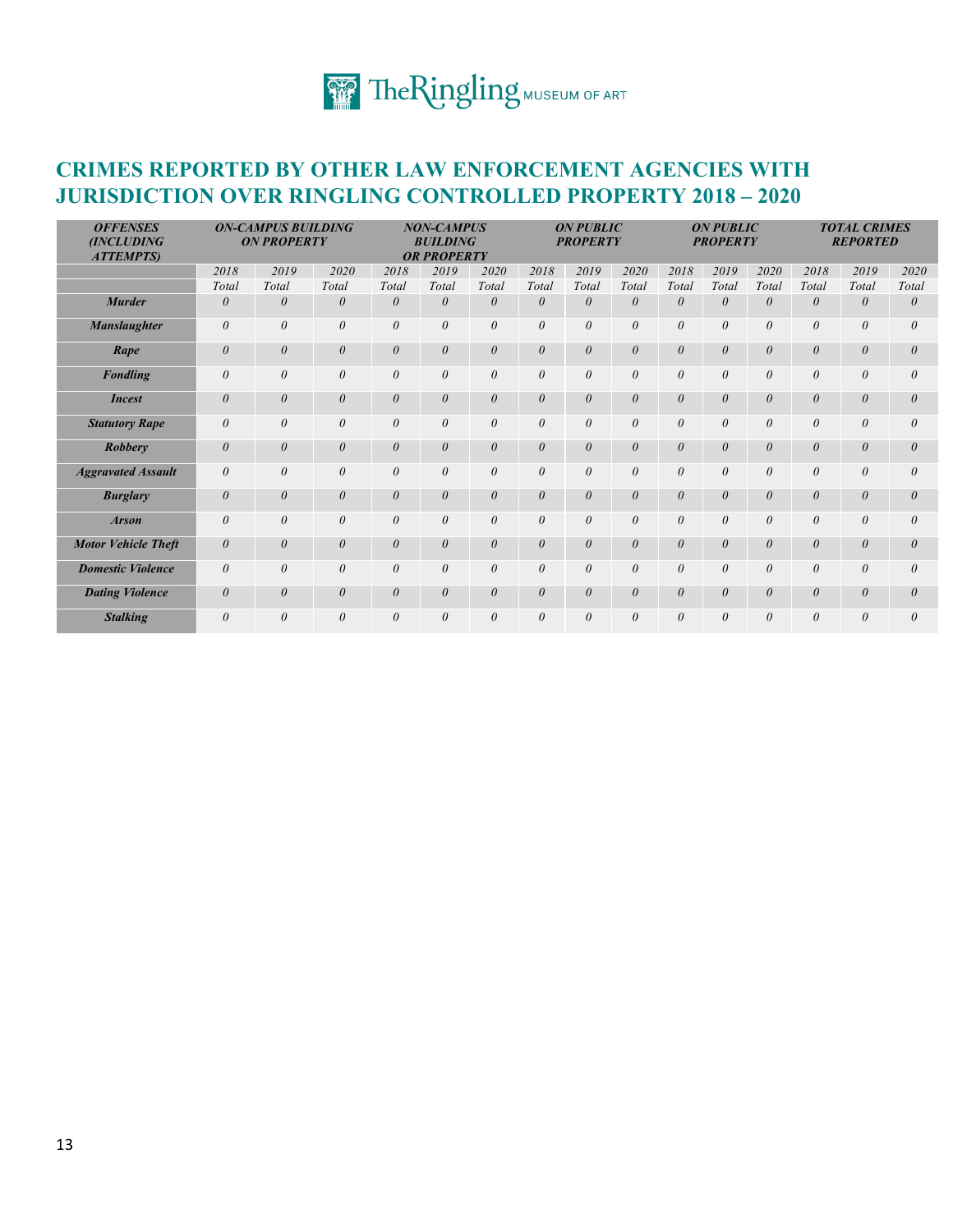

# **HATE CRIMES REPORTED TO RINGLING SECURITY**

| 2018                           |                  | Race                     |                          | <b>Gender</b>    |                          |                          | Religion         |                         |                  | <b>National</b><br><b>Origin</b> |                         |                  |                  | <b>Sexual</b><br><b>Orientation</b> |                  |                  | Ethnicity                |                          |                  | <b>Disability</b>        |                          | <b>Gender</b><br><b>Identity</b> |                         |                         |
|--------------------------------|------------------|--------------------------|--------------------------|------------------|--------------------------|--------------------------|------------------|-------------------------|------------------|----------------------------------|-------------------------|------------------|------------------|-------------------------------------|------------------|------------------|--------------------------|--------------------------|------------------|--------------------------|--------------------------|----------------------------------|-------------------------|-------------------------|
|                                | $\Omega$         | $\underline{\mathbf{N}}$ | $\underline{\mathbf{P}}$ | $\Omega$         | $\underline{\mathbf{N}}$ | $\underline{\mathbf{P}}$ | $\Omega$         | $\overline{\mathbf{N}}$ | $\mathbf{P}$     | $\Omega$                         | $\overline{\mathbf{N}}$ | $\bf{P}$         | $\Omega$         | $\overline{\mathbf{N}}$             | P                | $\Omega$         | $\underline{\mathbf{N}}$ | $\underline{\mathbf{P}}$ | $\Omega$         | $\underline{\mathbf{N}}$ | $\underline{\mathbf{P}}$ | $\Omega$                         | $\overline{\mathbf{N}}$ | $\overline{\mathbf{b}}$ |
| <b>Murder</b>                  | $\mathbf{0}$     | 0                        | $\boldsymbol{0}$         | $\overline{0}$   | $\boldsymbol{0}$         | $\mathbf{0}$             | $\mathbf{0}$     | $\mathbf{0}$            | $\boldsymbol{0}$ | $\mathbf{0}$                     | $\mathbf{0}$            | $\boldsymbol{0}$ | $\mathbf{0}$     | $\mathbf{0}$                        | $\mathbf{0}$     | $\boldsymbol{0}$ | $\overline{0}$           | $\boldsymbol{0}$         | $\mathbf{0}$     | $\boldsymbol{0}$         | $\boldsymbol{0}$         | $\boldsymbol{0}$                 | $\boldsymbol{0}$        | $\boldsymbol{0}$        |
| <b>Negligent Manslaughter</b>  | $\mathbf{0}$     | 0                        | $\overline{0}$           | $\overline{0}$   | $\mathbf{0}$             | $\overline{0}$           | $\mathbf{0}$     | $\mathbf{0}$            | $\theta$         | $\mathbf{0}$                     | $\mathbf{0}$            | $\theta$         | $\theta$         | $\mathbf{0}$                        | $\mathbf{0}$     | $\mathbf{0}$     | $\overline{0}$           | $\boldsymbol{0}$         | $\overline{0}$   | $\mathbf{0}$             | $\theta$                 | $\overline{0}$                   | $\mathbf{0}$            | $\boldsymbol{0}$        |
| <b>Robbery</b>                 | $\mathbf{0}$     | $\boldsymbol{0}$         | $\boldsymbol{0}$         | $\boldsymbol{0}$ | $\boldsymbol{0}$         | $\boldsymbol{0}$         | $\theta$         | $\mathbf{0}$            | $\theta$         | $\boldsymbol{0}$                 | $\mathbf{0}$            | $\theta$         | $\theta$         | $\mathbf{0}$                        | $\mathbf{0}$     | $\theta$         | $\boldsymbol{0}$         | $\boldsymbol{0}$         | $\boldsymbol{0}$ | $\boldsymbol{0}$         | $\boldsymbol{0}$         | $\boldsymbol{0}$                 | $\boldsymbol{0}$        | $\boldsymbol{0}$        |
| <b>Aggrevated Assault</b>      | $\mathbf{0}$     | $\rm 0$                  | $\boldsymbol{0}$         | $\overline{0}$   | $\mathbf{0}$             | $\mathbf{0}$             | $\overline{0}$   | $\mathbf{0}$            | $\boldsymbol{0}$ | $\boldsymbol{0}$                 | $\mathbf{0}$            | $\theta$         | $\theta$         | $\mathbf{0}$                        | $\mathbf{0}$     | $\mathbf{0}$     | $\overline{0}$           | $\boldsymbol{0}$         | $\overline{0}$   | $\mathbf{0}$             | $\theta$                 | $\theta$                         | $\mathbf{0}$            | $\boldsymbol{0}$        |
| <b>Motor Vehicle Theft</b>     | $\boldsymbol{0}$ | 0                        | $\boldsymbol{0}$         | $\overline{0}$   | $\boldsymbol{0}$         | $\overline{0}$           | $\overline{0}$   | $\mathbf{0}$            | $\Omega$         | $\boldsymbol{0}$                 | $\overline{0}$          | $\mathbf{0}$     | $\theta$         | $\mathbf{0}$                        | $\theta$         | $\overline{0}$   | 0                        | $\boldsymbol{0}$         | $\overline{0}$   | $\boldsymbol{0}$         | $\boldsymbol{0}$         | $\mathbf{0}$                     | $\boldsymbol{0}$        | $\boldsymbol{0}$        |
| <b>Arson</b>                   | $\mathbf{0}$     | $\boldsymbol{0}$         | $\mathbf{0}$             | $\boldsymbol{0}$ | $\boldsymbol{0}$         | $\overline{0}$           | $\mathbf{0}$     | $\mathbf{0}$            | $\boldsymbol{0}$ | $\mathbf{0}$                     | $\mathbf{0}$            | $\mathbf{0}$     | $\mathbf{0}$     | $\mathbf{0}$                        | $\mathbf{0}$     | $\boldsymbol{0}$ | $\mathbf{0}$             | $\mathbf{0}$             | $\boldsymbol{0}$ | $\boldsymbol{0}$         | $\mathbf{0}$             | $\boldsymbol{0}$                 | $\mathbf{0}$            | $\boldsymbol{0}$        |
| <b>Burglary</b>                | $\mathbf{0}$     | 0                        | $\boldsymbol{0}$         | $\mathbf{0}$     | $\mathbf{0}$             | $\theta$                 | $\mathbf{0}$     | $\mathbf{0}$            | $\theta$         | $\boldsymbol{0}$                 | $\mathbf{0}$            | $\theta$         | $\theta$         | $\mathbf{0}$                        | $\mathbf{0}$     | $\theta$         | $\overline{0}$           | $\boldsymbol{0}$         | $\mathbf{0}$     | $\mathbf{0}$             | $\theta$                 | $\theta$                         | $\boldsymbol{0}$        | $\boldsymbol{0}$        |
| Rape                           | $\mathbf{0}$     | $\rm 0$                  | $\mathbf{0}$             | $\boldsymbol{0}$ | $\boldsymbol{0}$         | $\boldsymbol{0}$         | $\theta$         | $\mathbf{0}$            | $\boldsymbol{0}$ | $\boldsymbol{0}$                 | $\boldsymbol{0}$        | $\boldsymbol{0}$ | $\boldsymbol{0}$ | $\mathbf{0}$                        | $\boldsymbol{0}$ | $\mathbf{0}$     | $\boldsymbol{0}$         | $\mathbf{0}$             | $\boldsymbol{0}$ | $\boldsymbol{0}$         | $\boldsymbol{0}$         | $\theta$                         | $\mathbf{0}$            | $\boldsymbol{0}$        |
| <b>Fondling</b>                | $\mathbf{0}$     | 0                        | $\boldsymbol{0}$         | $\boldsymbol{0}$ | $\boldsymbol{0}$         | $\boldsymbol{0}$         | $\mathbf{0}$     | $\boldsymbol{0}$        | $\boldsymbol{0}$ | $\boldsymbol{0}$                 | $\mathbf{0}$            | $\boldsymbol{0}$ | $\boldsymbol{0}$ | $\boldsymbol{0}$                    | $\mathbf{0}$     | $\boldsymbol{0}$ | 0                        | $\boldsymbol{0}$         | $\boldsymbol{0}$ | $\boldsymbol{0}$         | $\boldsymbol{0}$         | $\boldsymbol{0}$                 | $\boldsymbol{0}$        | $\boldsymbol{0}$        |
| <b>Incest</b>                  | $\mathbf{0}$     | $\rm 0$                  | $\mathbf{0}$             | $\overline{0}$   | $\mathbf{0}$             | $\overline{0}$           | $\mathbf{0}$     | $\mathbf{0}$            | $\theta$         | $\boldsymbol{0}$                 | $\mathbf{0}$            | $\theta$         | $\theta$         | $\overline{0}$                      | $\mathbf{0}$     | $\mathbf{0}$     | $\overline{0}$           | $\mathbf{0}$             | $\overline{0}$   | $\overline{0}$           | $\overline{0}$           | $\theta$                         | $\mathbf{0}$            | $\boldsymbol{0}$        |
| <b>Statutory Rape</b>          | $\mathbf{0}$     | $\boldsymbol{0}$         | $\mathbf{0}$             | $\mathbf{0}$     | $\boldsymbol{0}$         | $\overline{0}$           | $\boldsymbol{0}$ | $\boldsymbol{0}$        | $\boldsymbol{0}$ | $\mathbf{0}$                     | $\mathbf{0}$            | $\mathbf{0}$     | $\mathbf{0}$     | $\mathbf{0}$                        | $\mathbf{0}$     | $\mathbf{0}$     | $\boldsymbol{0}$         | $\boldsymbol{0}$         | $\mathbf{0}$     | $\boldsymbol{0}$         | $\boldsymbol{0}$         | $\boldsymbol{0}$                 | $\boldsymbol{0}$        | $\boldsymbol{0}$        |
| <b>Domestic Violence</b>       | $\mathbf{0}$     | $\boldsymbol{0}$         | $\mathbf{0}$             | $\overline{0}$   | $\boldsymbol{0}$         | $\mathbf{0}$             | $\boldsymbol{0}$ | $\overline{0}$          | $\boldsymbol{0}$ | $\boldsymbol{0}$                 | $\mathbf{0}$            | $\overline{0}$   | $\mathbf{0}$     | $\mathbf{0}$                        | $\overline{0}$   | $\boldsymbol{0}$ | $\boldsymbol{0}$         | $\mathbf{0}$             | $\overline{0}$   | $\boldsymbol{0}$         | $\overline{0}$           | $\boldsymbol{0}$                 | $\mathbf{0}$            | $\boldsymbol{0}$        |
| <b>Dating Violence</b>         | $\boldsymbol{0}$ | 0                        | $\boldsymbol{0}$         | $\boldsymbol{0}$ | $\mathbf{0}$             | $\theta$                 | $\overline{0}$   | $\mathbf{0}$            | $\boldsymbol{0}$ | $\boldsymbol{0}$                 | $\overline{0}$          | $\theta$         | $\boldsymbol{0}$ | $\mathbf{0}$                        | $\theta$         | $\boldsymbol{0}$ | 0                        | $\boldsymbol{0}$         | $\mathbf{0}$     | $\boldsymbol{0}$         | $\boldsymbol{0}$         | $\mathbf{0}$                     | $\boldsymbol{0}$        | $\boldsymbol{0}$        |
| <b>Stalking</b>                | $\mathbf{0}$     | $\overline{0}$           | $\mathbf{0}$             | $\boldsymbol{0}$ | $\mathbf{0}$             | $\mathbf{0}$             | $\mathbf{0}$     | $\mathbf{0}$            | $\boldsymbol{0}$ | $\mathbf{0}$                     | $\mathbf{0}$            | $\mathbf{0}$     | $\overline{0}$   | $\mathbf{0}$                        | $\mathbf{0}$     | $\boldsymbol{0}$ | $\overline{0}$           | $\mathbf{0}$             | $\overline{0}$   | $\theta$                 | $\boldsymbol{0}$         | $\mathbf{0}$                     | $\mathbf{0}$            | $\boldsymbol{0}$        |
| Larceny/Theft                  | $\mathbf{0}$     | $\overline{0}$           | $\mathbf{0}$             | $\overline{0}$   | $\overline{0}$           | $\overline{0}$           | $\overline{0}$   | $\mathbf{0}$            | $\overline{0}$   | $\mathbf{0}$                     | $\overline{0}$          | $\mathbf{0}$     | $\overline{0}$   | $\mathbf{0}$                        | $\mathbf{0}$     | $\overline{0}$   | $\overline{0}$           | $\mathbf{0}$             | $\overline{0}$   | $\overline{0}$           | $\overline{0}$           | $\overline{0}$                   | $\mathbf{0}$            | $\boldsymbol{0}$        |
| <b>Simple Assault</b>          | $\mathbf{0}$     | $\overline{0}$           | $\mathbf{0}$             | $\boldsymbol{0}$ | $\mathbf{0}$             | $\boldsymbol{0}$         | $\mathbf{0}$     | $\mathbf{0}$            | $\boldsymbol{0}$ | $\boldsymbol{0}$                 | $\mathbf{0}$            | $\mathbf{0}$     | $\mathbf{0}$     | $\mathbf{0}$                        | $\overline{0}$   | $\boldsymbol{0}$ | $\mathbf{0}$             | $\mathbf{0}$             | $\boldsymbol{0}$ | $\boldsymbol{0}$         | $\mathbf{0}$             | $\boldsymbol{0}$                 | $\mathbf{0}$            | $\boldsymbol{0}$        |
| <b>Intimidation</b>            | $\mathbf{0}$     | 0                        | $\boldsymbol{0}$         | $\mathbf{0}$     | $\mathbf{0}$             | $\mathbf{0}$             | $\mathbf{0}$     | $\mathbf{0}$            | $\theta$         | $\boldsymbol{0}$                 | $\mathbf{0}$            | $\theta$         | $\theta$         | $\mathbf{0}$                        | $\mathbf{0}$     | $\mathbf{0}$     | $\overline{0}$           | $\boldsymbol{0}$         | $\mathbf{0}$     | $\overline{0}$           | $\mathbf{0}$             | $\mathbf{0}$                     | $\mathbf{0}$            | $\boldsymbol{0}$        |
| Criminal<br>Mischief/Vandalism | $\mathbf{0}$     | $\overline{0}$           | $\theta$                 | $\mathbf{0}$     | $\mathbf{0}$             | $\mathbf{0}$             | $\mathbf{0}$     | $\theta$                | $\mathbf{0}$     | $\overline{0}$                   | $\overline{0}$          | $\mathbf{0}$     | $\mathbf{0}$     | $\mathbf{0}$                        | $\mathbf{0}$     | $\theta$         | $\overline{0}$           | $\theta$                 | $\overline{0}$   | $\mathbf{0}$             | $\theta$                 | $\mathbf{0}$                     | $\theta$                | $\theta$                |

O = On‐Campus (or main campus) Res = Residence Hall

 $N = Non-campus$ 

P = Public Property adjacent to campus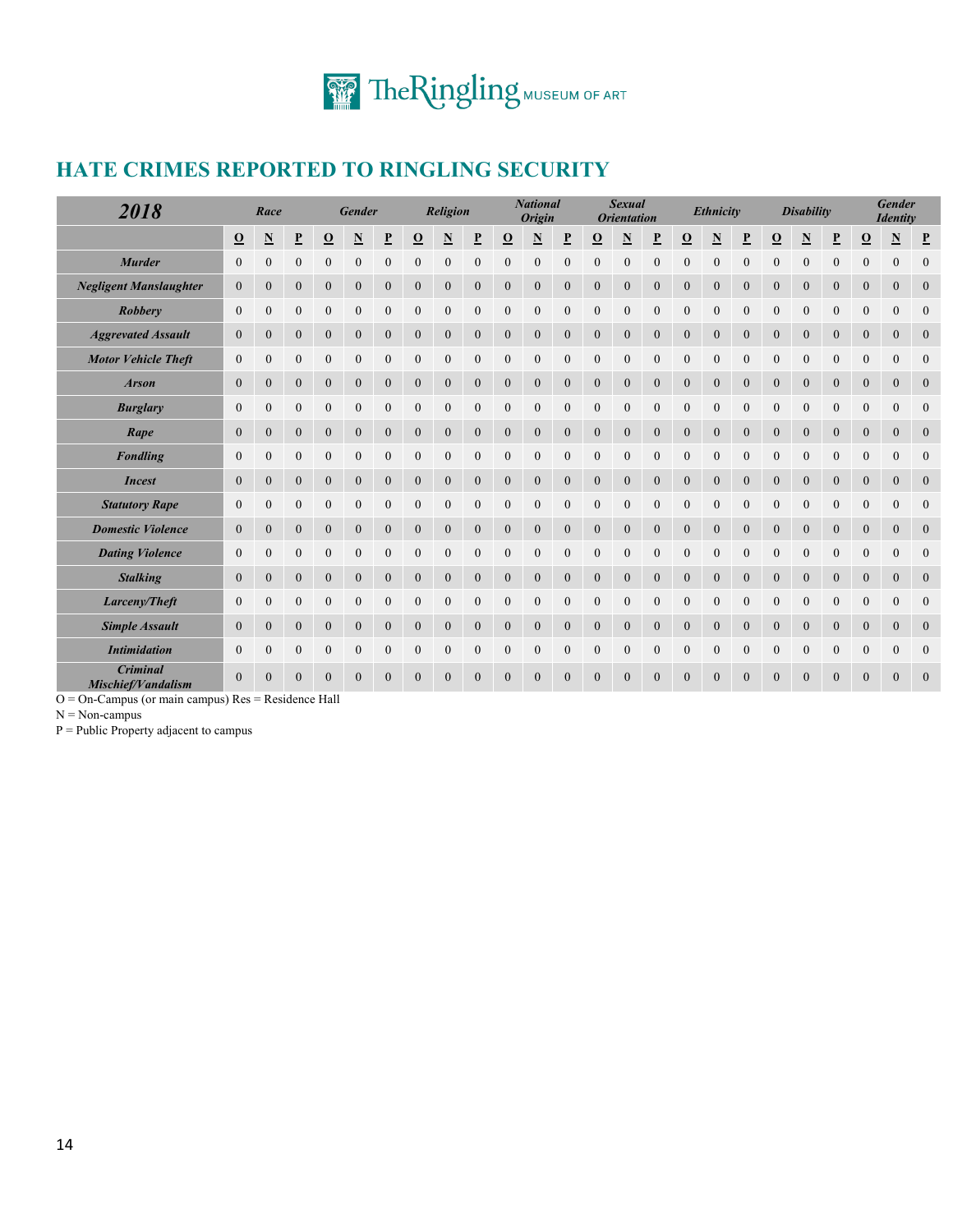# TheRingling MUSEUM OF ART

| 2019                                                          |                            | Race                    |                  |                              | <b>Gender</b>    |                          |                         | Religion         |                  | <b>National</b><br><b>Origin</b> |                  |                         |                | <b>Sexual</b><br><b>Orientation</b> |                  |                  | Ethnicity               |                  |                  | <b>Disability</b>        |                          | <b>Gender</b><br><b>Identity</b> |                         |                          |
|---------------------------------------------------------------|----------------------------|-------------------------|------------------|------------------------------|------------------|--------------------------|-------------------------|------------------|------------------|----------------------------------|------------------|-------------------------|----------------|-------------------------------------|------------------|------------------|-------------------------|------------------|------------------|--------------------------|--------------------------|----------------------------------|-------------------------|--------------------------|
|                                                               | $\overline{\mathbf{0}}$    | $\overline{\mathbf{N}}$ | $\mathbf P$      | $\overline{\mathbf{0}}$      | $\mathbf N$      | $\underline{\mathbf{P}}$ | $\overline{\mathbf{0}}$ | ${\bf N}$        | $\bf{P}$         | $\overline{0}$                   | $\mathbf N$      | $\overline{\mathbf{P}}$ | $\Omega$       | $\overline{\mathbf{N}}$             | ₽                | <u>o</u>         | $\overline{\mathbf{N}}$ | $\mathbf P$      | $\underline{0}$  | $\underline{\mathbf{N}}$ | $\underline{\mathbf{P}}$ | $\overline{0}$                   | $\overline{\mathbf{N}}$ | $\underline{\mathbf{P}}$ |
| <b>Murder</b>                                                 | $\boldsymbol{0}$           | $\boldsymbol{0}$        | $\boldsymbol{0}$ | $\mathbf{0}$                 | $\mathbf{0}$     | $\boldsymbol{0}$         | $\mathbf{0}$            | $\mathbf{0}$     | $\mathbf{0}$     | $\mathbf{0}$                     | $\mathbf{0}$     | $\mathbf{0}$            | $\mathbf{0}$   | $\mathbf{0}$                        | $\mathbf{0}$     | $\mathbf{0}$     | $\boldsymbol{0}$        | $\boldsymbol{0}$ | $\overline{0}$   | $\boldsymbol{0}$         | $\boldsymbol{0}$         | $\mathbf{0}$                     | $\boldsymbol{0}$        | $\boldsymbol{0}$         |
| <b>Negligent Manslaughter</b>                                 | $\boldsymbol{0}$           | $\boldsymbol{0}$        | $\boldsymbol{0}$ | $\theta$                     | $\boldsymbol{0}$ | $\overline{0}$           | $\theta$                | $\boldsymbol{0}$ | $\boldsymbol{0}$ | $\mathbf{0}$                     | $\boldsymbol{0}$ | $\boldsymbol{0}$        | $\mathbf{0}$   | $\mathbf{0}$                        | $\mathbf{0}$     | $\boldsymbol{0}$ | $\overline{0}$          | $\boldsymbol{0}$ | $\overline{0}$   | $\mathbf{0}$             | $\overline{0}$           | $\theta$                         | $\mathbf{0}$            | $\boldsymbol{0}$         |
| <b>Robbery</b>                                                | $\mathbf{0}$               | $\overline{0}$          | $\mathbf{0}$     | $\mathbf{0}$                 | $\mathbf{0}$     | $\boldsymbol{0}$         | $\mathbf{0}$            | $\mathbf{0}$     | $\theta$         | $\boldsymbol{0}$                 | $\overline{0}$   | $\theta$                | $\mathbf{0}$   | $\mathbf{0}$                        | $\mathbf{0}$     | $\mathbf{0}$     | 0                       | $\mathbf{0}$     | $\overline{0}$   | $\overline{0}$           | $\boldsymbol{0}$         | $\boldsymbol{0}$                 | $\boldsymbol{0}$        | $\boldsymbol{0}$         |
| <b>Aggrevated Assault</b>                                     | $\boldsymbol{0}$           | $\boldsymbol{0}$        | $\boldsymbol{0}$ | $\theta$                     | $\boldsymbol{0}$ | $\boldsymbol{0}$         | $\theta$                | $\theta$         | $\boldsymbol{0}$ | $\mathbf{0}$                     | $\mathbf{0}$     | $\theta$                | $\mathbf{0}$   | $\mathbf{0}$                        | $\mathbf{0}$     | $\mathbf{0}$     | 0                       | $\boldsymbol{0}$ | $\overline{0}$   | $\mathbf{0}$             | $\mathbf{0}$             | $\mathbf{0}$                     | $\mathbf{0}$            | $\boldsymbol{0}$         |
| <b>Motor Vehicle Theft</b>                                    | $\mathbf{0}$               | $\boldsymbol{0}$        | $\boldsymbol{0}$ | $\boldsymbol{0}$             | $\mathbf{0}$     | $\boldsymbol{0}$         | $\overline{0}$          | $\mathbf{0}$     | $\theta$         | $\mathbf{0}$                     | $\theta$         | $\mathbf{0}$            | $\mathbf{0}$   | $\boldsymbol{0}$                    | $\theta$         | $\mathbf{0}$     | 0                       | $\mathbf{0}$     | $\overline{0}$   | $\boldsymbol{0}$         | $\boldsymbol{0}$         | $\overline{0}$                   | $\mathbf{0}$            | $\boldsymbol{0}$         |
| <b>Arson</b>                                                  | $\mathbf{0}$               | $\boldsymbol{0}$        | $\mathbf{0}$     | $\mathbf{0}$                 | $\mathbf{0}$     | $\mathbf{0}$             | $\boldsymbol{0}$        | $\boldsymbol{0}$ | $\mathbf{0}$     | $\mathbf{0}$                     | $\boldsymbol{0}$ | $\boldsymbol{0}$        | $\overline{0}$ | $\mathbf{0}$                        | $\mathbf{0}$     | $\boldsymbol{0}$ | $\mathbf{0}$            | $\mathbf{0}$     | $\boldsymbol{0}$ | $\boldsymbol{0}$         | $\mathbf{0}$             | $\mathbf{0}$                     | $\mathbf{0}$            | $\boldsymbol{0}$         |
| <b>Burglary</b>                                               | $\boldsymbol{0}$           | $\boldsymbol{0}$        | $\boldsymbol{0}$ | $\boldsymbol{0}$             | $\boldsymbol{0}$ | $\boldsymbol{0}$         | $\mathbf{0}$            | $\mathbf{0}$     | $\boldsymbol{0}$ | $\mathbf{0}$                     | $\mathbf{0}$     | $\mathbf{0}$            | $\mathbf{0}$   | $\boldsymbol{0}$                    | $\mathbf{0}$     | $\boldsymbol{0}$ | 0                       | $\boldsymbol{0}$ | $\mathbf{0}$     | $\boldsymbol{0}$         | $\boldsymbol{0}$         | $\boldsymbol{0}$                 | $\mathbf{0}$            | $\boldsymbol{0}$         |
| Rape                                                          | $\mathbf{0}$               | $\boldsymbol{0}$        | $\mathbf{0}$     | $\theta$                     | $\theta$         | $\overline{0}$           | $\theta$                | $\mathbf{0}$     | $\theta$         | $\mathbf{0}$                     | $\mathbf{0}$     | $\theta$                | $\mathbf{0}$   | $\overline{0}$                      | $\mathbf{0}$     | $\mathbf{0}$     | $\rm 0$                 | $\mathbf{0}$     | $\overline{0}$   | $\mathbf{0}$             | $\mathbf{0}$             | $\theta$                         | $\mathbf{0}$            | $\boldsymbol{0}$         |
| <b>Fondling</b>                                               | $\mathbf{0}$               | $\overline{0}$          | $\overline{0}$   | $\theta$                     | $\theta$         | $\mathbf{0}$             | $\theta$                | $\theta$         | $\overline{0}$   | $\mathbf{0}$                     | $\mathbf{0}$     | $\mathbf{0}$            | $\mathbf{0}$   | $\mathbf{0}$                        | $\mathbf{0}$     | $\mathbf{0}$     | 0                       | $\mathbf{0}$     | $\mathbf{0}$     | $\mathbf{0}$             | $\theta$                 | $\mathbf{0}$                     | $\mathbf{0}$            | $\boldsymbol{0}$         |
| <b>Incest</b>                                                 | $\boldsymbol{0}$           | $\boldsymbol{0}$        | $\mathbf{0}$     | $\mathbf{0}$                 | $\mathbf{0}$     | $\overline{0}$           | $\overline{0}$          | $\theta$         | $\mathbf{0}$     | $\mathbf{0}$                     | $\overline{0}$   | $\mathbf{0}$            | $\mathbf{0}$   | $\overline{0}$                      | $\mathbf{0}$     | $\mathbf{0}$     | $\overline{0}$          | $\mathbf{0}$     | $\overline{0}$   | $\mathbf{0}$             | $\mathbf{0}$             | $\mathbf{0}$                     | $\mathbf{0}$            | $\boldsymbol{0}$         |
| <b>Statutory Rape</b>                                         | $\mathbf{0}$               | $\boldsymbol{0}$        | $\boldsymbol{0}$ | $\mathbf{0}$                 | $\mathbf{0}$     | $\mathbf{0}$             | $\mathbf{0}$            | $\boldsymbol{0}$ | $\mathbf{0}$     | $\boldsymbol{0}$                 | $\mathbf{0}$     | $\mathbf{0}$            | $\mathbf{0}$   | $\boldsymbol{0}$                    | $\boldsymbol{0}$ | $\mathbf{0}$     | $\mathbf{0}$            | $\boldsymbol{0}$ | $\overline{0}$   | $\boldsymbol{0}$         | $\boldsymbol{0}$         | $\boldsymbol{0}$                 | $\boldsymbol{0}$        | $\boldsymbol{0}$         |
| <b>Domestic Violence</b>                                      | $\boldsymbol{0}$           | $\boldsymbol{0}$        | $\boldsymbol{0}$ | $\mathbf{0}$                 | $\boldsymbol{0}$ | $\boldsymbol{0}$         | $\mathbf{0}$            | $\boldsymbol{0}$ | $\mathbf{0}$     | $\mathbf{0}$                     | $\boldsymbol{0}$ | $\boldsymbol{0}$        | $\overline{0}$ | $\mathbf{0}$                        | $\mathbf{0}$     | $\mathbf{0}$     | $\overline{0}$          | $\boldsymbol{0}$ | $\overline{0}$   | $\boldsymbol{0}$         | $\mathbf{0}$             | $\boldsymbol{0}$                 | $\mathbf{0}$            | $\boldsymbol{0}$         |
| <b>Dating Violence</b>                                        | $\mathbf{0}$               | $\overline{0}$          | $\overline{0}$   | $\theta$                     | $\theta$         | $\mathbf{0}$             | $\theta$                | $\theta$         | $\theta$         | $\mathbf{0}$                     | $\mathbf{0}$     | $\theta$                | $\mathbf{0}$   | $\mathbf{0}$                        | $\theta$         | $\mathbf{0}$     | 0                       | $\boldsymbol{0}$ | $\mathbf{0}$     | $\mathbf{0}$             | $\theta$                 | $\theta$                         | $\theta$                | $\boldsymbol{0}$         |
| <b>Stalking</b>                                               | $\boldsymbol{0}$           | $\boldsymbol{0}$        | $\boldsymbol{0}$ | $\boldsymbol{0}$             | $\boldsymbol{0}$ | $\boldsymbol{0}$         | $\boldsymbol{0}$        | $\boldsymbol{0}$ | $\boldsymbol{0}$ | $\mathbf{0}$                     | $\boldsymbol{0}$ | $\boldsymbol{0}$        | $\mathbf{0}$   | $\mathbf{0}$                        | $\boldsymbol{0}$ | $\mathbf{0}$     | 0                       | $\boldsymbol{0}$ | $\boldsymbol{0}$ | $\boldsymbol{0}$         | $\boldsymbol{0}$         | $\mathbf{0}$                     | $\mathbf{0}$            | $\boldsymbol{0}$         |
| Larceny/Theft                                                 | $\mathbf{0}$               | $\overline{0}$          | $\overline{0}$   | $\mathbf{0}$                 | $\theta$         | $\mathbf{0}$             | $\overline{0}$          | $\overline{0}$   | $\overline{0}$   | $\mathbf{0}$                     | $\mathbf{0}$     | $\mathbf{0}$            | $\mathbf{0}$   | $\mathbf{0}$                        | $\mathbf{0}$     | $\overline{0}$   | 0                       | $\mathbf{0}$     | $\overline{0}$   | $\overline{0}$           | $\overline{0}$           | $\overline{0}$                   | $\overline{0}$          | $\boldsymbol{0}$         |
| <b>Simple Assault</b>                                         | $\mathbf{0}$               | $\boldsymbol{0}$        | $\mathbf{0}$     | $\boldsymbol{0}$             | $\mathbf{0}$     | $\mathbf{0}$             | $\boldsymbol{0}$        | $\boldsymbol{0}$ | $\mathbf{0}$     | $\mathbf{0}$                     | $\mathbf{0}$     | $\boldsymbol{0}$        | $\overline{0}$ | $\mathbf{0}$                        | $\boldsymbol{0}$ | $\mathbf{0}$     | $\mathbf{0}$            | $\mathbf{0}$     | $\mathbf{0}$     | $\boldsymbol{0}$         | $\mathbf{0}$             | $\mathbf{0}$                     | $\overline{0}$          | $\boldsymbol{0}$         |
| <b>Intimidation</b>                                           | $\mathbf{0}$               | $\boldsymbol{0}$        | $\boldsymbol{0}$ | $\boldsymbol{0}$             | $\boldsymbol{0}$ | $\boldsymbol{0}$         | $\mathbf{0}$            | $\mathbf{0}$     | $\boldsymbol{0}$ | $\boldsymbol{0}$                 | $\mathbf{0}$     | $\mathbf{0}$            | $\mathbf{0}$   | $\boldsymbol{0}$                    | $\boldsymbol{0}$ | $\boldsymbol{0}$ | $\boldsymbol{0}$        | $\boldsymbol{0}$ | $\overline{0}$   | $\boldsymbol{0}$         | $\boldsymbol{0}$         | $\boldsymbol{0}$                 | $\boldsymbol{0}$        | $\boldsymbol{0}$         |
| <b>Criminal</b><br>Mischief/Vandalism<br>$\sim$ $\sim$ $\sim$ | $\mathbf{0}$<br>$\sqrt{n}$ | $\overline{0}$<br>$n+1$ | $\boldsymbol{0}$ | $\mathbf{0}$<br><b>YY 11</b> | $\mathbf{0}$     | $\boldsymbol{0}$         | $\theta$                | $\mathbf{0}$     | $\theta$         | $\boldsymbol{0}$                 | $\mathbf{0}$     | $\theta$                | $\mathbf{0}$   | $\boldsymbol{0}$                    | $\mathbf{0}$     | $\boldsymbol{0}$ | 0                       | $\boldsymbol{0}$ | $\overline{0}$   | $\overline{0}$           | $\boldsymbol{0}$         | $\boldsymbol{0}$                 | $\boldsymbol{0}$        | $\boldsymbol{0}$         |

O = On‐Campus (or main campus) Res = Residence Hall

 $\mathbf{N} = \mathbf{Non\text{-}campus}$ 

P = Public Property adjacent to campus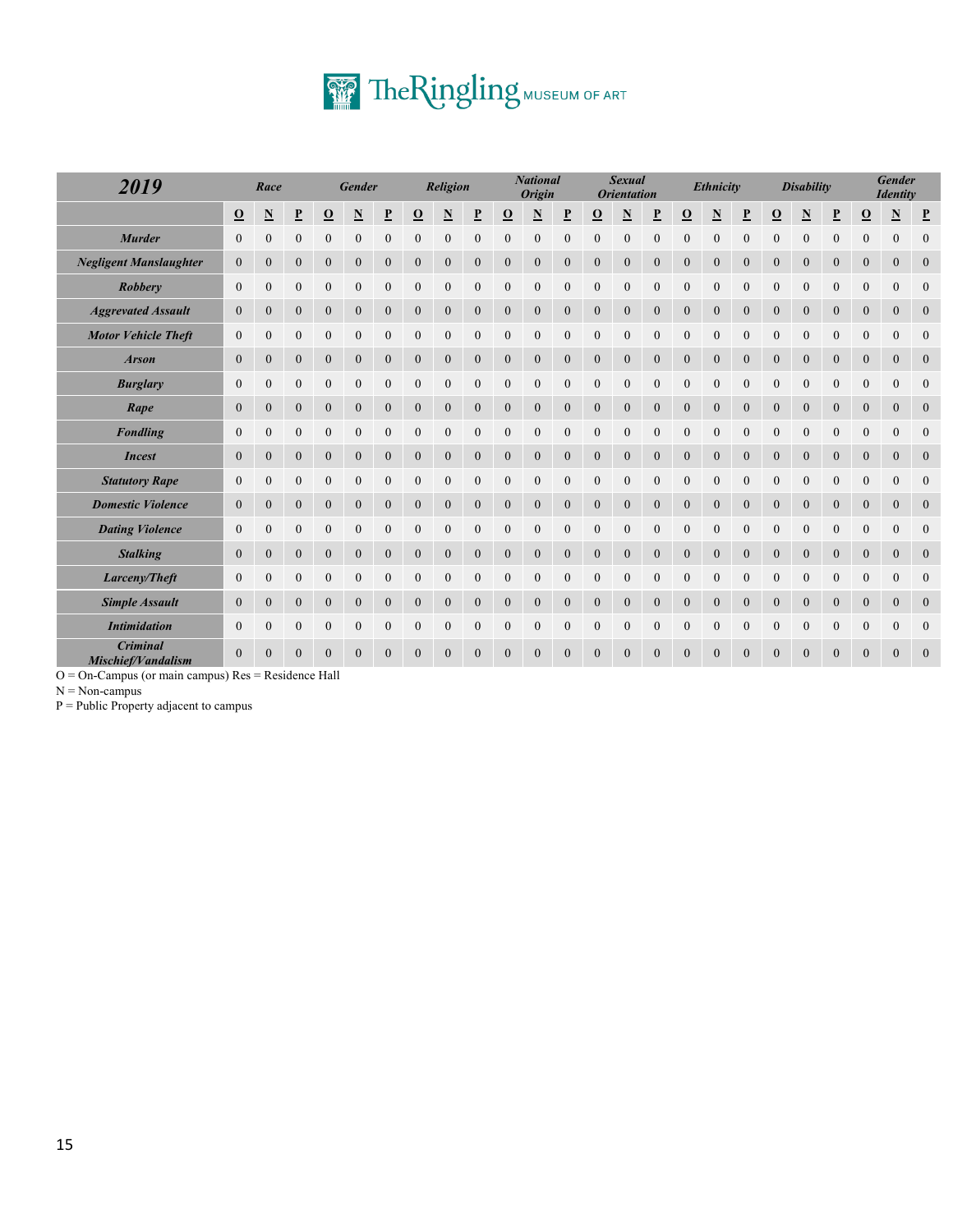# TheRingling MUSEUM OF ART

| 2020                                                   |                            | Race                    |                  |                              | <b>Gender</b>    |                          |                         | Religion         |                  | <b>National</b><br><b>Origin</b> |                  |                         |                | <b>Sexual</b><br><b>Orientation</b> |                  |                  | Ethnicity               |                  |                  | <b>Disability</b>        |                          | <b>Gender</b><br><b>Identity</b> |                         |                          |
|--------------------------------------------------------|----------------------------|-------------------------|------------------|------------------------------|------------------|--------------------------|-------------------------|------------------|------------------|----------------------------------|------------------|-------------------------|----------------|-------------------------------------|------------------|------------------|-------------------------|------------------|------------------|--------------------------|--------------------------|----------------------------------|-------------------------|--------------------------|
|                                                        | $\overline{\mathbf{0}}$    | $\overline{\mathbf{N}}$ | $\mathbf P$      | $\overline{\mathbf{0}}$      | $\mathbf N$      | $\underline{\mathbf{P}}$ | $\overline{\mathbf{0}}$ | ${\bf N}$        | $\bf{P}$         | $\overline{0}$                   | $\mathbf N$      | $\overline{\mathbf{P}}$ | $\Omega$       | $\overline{\mathbf{N}}$             | ₽                | <u>o</u>         | $\overline{\mathbf{N}}$ | $\mathbf P$      | $\underline{0}$  | $\underline{\mathbf{N}}$ | $\underline{\mathbf{P}}$ | $\overline{0}$                   | $\overline{\mathbf{N}}$ | $\underline{\mathbf{P}}$ |
| <b>Murder</b>                                          | $\boldsymbol{0}$           | $\boldsymbol{0}$        | $\boldsymbol{0}$ | $\mathbf{0}$                 | $\mathbf{0}$     | $\boldsymbol{0}$         | $\mathbf{0}$            | $\mathbf{0}$     | $\mathbf{0}$     | $\mathbf{0}$                     | $\mathbf{0}$     | $\theta$                | $\mathbf{0}$   | $\mathbf{0}$                        | $\mathbf{0}$     | $\mathbf{0}$     | $\boldsymbol{0}$        | $\boldsymbol{0}$ | $\overline{0}$   | $\boldsymbol{0}$         | $\boldsymbol{0}$         | $\mathbf{0}$                     | $\boldsymbol{0}$        | $\boldsymbol{0}$         |
| <b>Negligent Manslaughter</b>                          | $\boldsymbol{0}$           | $\boldsymbol{0}$        | $\boldsymbol{0}$ | $\theta$                     | $\boldsymbol{0}$ | $\overline{0}$           | $\theta$                | $\boldsymbol{0}$ | $\boldsymbol{0}$ | $\mathbf{0}$                     | $\boldsymbol{0}$ | $\boldsymbol{0}$        | $\mathbf{0}$   | $\mathbf{0}$                        | $\mathbf{0}$     | $\boldsymbol{0}$ | $\overline{0}$          | $\boldsymbol{0}$ | $\overline{0}$   | $\mathbf{0}$             | $\overline{0}$           | $\theta$                         | $\mathbf{0}$            | $\boldsymbol{0}$         |
| <b>Robbery</b>                                         | $\mathbf{0}$               | $\overline{0}$          | $\mathbf{0}$     | $\mathbf{0}$                 | $\mathbf{0}$     | $\boldsymbol{0}$         | $\mathbf{0}$            | $\mathbf{0}$     | $\theta$         | $\boldsymbol{0}$                 | $\mathbf{0}$     | $\mathbf{0}$            | $\mathbf{0}$   | $\mathbf{0}$                        | $\mathbf{0}$     | $\mathbf{0}$     | 0                       | $\mathbf{0}$     | $\overline{0}$   | $\overline{0}$           | $\boldsymbol{0}$         | $\boldsymbol{0}$                 | $\boldsymbol{0}$        | $\boldsymbol{0}$         |
| <b>Aggrevated Assault</b>                              | $\boldsymbol{0}$           | $\boldsymbol{0}$        | $\boldsymbol{0}$ | $\theta$                     | $\boldsymbol{0}$ | $\boldsymbol{0}$         | $\theta$                | $\theta$         | $\boldsymbol{0}$ | $\mathbf{0}$                     | $\mathbf{0}$     | $\theta$                | $\mathbf{0}$   | $\mathbf{0}$                        | $\mathbf{0}$     | $\mathbf{0}$     | 0                       | $\boldsymbol{0}$ | $\overline{0}$   | $\mathbf{0}$             | $\mathbf{0}$             | $\mathbf{0}$                     | $\mathbf{0}$            | $\boldsymbol{0}$         |
| <b>Motor Vehicle Theft</b>                             | $\mathbf{0}$               | $\boldsymbol{0}$        | $\boldsymbol{0}$ | $\boldsymbol{0}$             | $\mathbf{0}$     | $\boldsymbol{0}$         | $\overline{0}$          | $\mathbf{0}$     | $\theta$         | $\mathbf{0}$                     | $\theta$         | $\mathbf{0}$            | $\mathbf{0}$   | $\boldsymbol{0}$                    | $\theta$         | $\mathbf{0}$     | 0                       | $\mathbf{0}$     | $\overline{0}$   | $\boldsymbol{0}$         | $\boldsymbol{0}$         | $\overline{0}$                   | $\mathbf{0}$            | $\boldsymbol{0}$         |
| <b>Arson</b>                                           | $\mathbf{0}$               | $\boldsymbol{0}$        | $\mathbf{0}$     | $\mathbf{0}$                 | $\mathbf{0}$     | $\mathbf{0}$             | $\boldsymbol{0}$        | $\boldsymbol{0}$ | $\mathbf{0}$     | $\mathbf{0}$                     | $\boldsymbol{0}$ | $\boldsymbol{0}$        | $\overline{0}$ | $\mathbf{0}$                        | $\mathbf{0}$     | $\boldsymbol{0}$ | $\overline{0}$          | $\mathbf{0}$     | $\boldsymbol{0}$ | $\boldsymbol{0}$         | $\mathbf{0}$             | $\mathbf{0}$                     | $\mathbf{0}$            | $\boldsymbol{0}$         |
| <b>Burglary</b>                                        | $\boldsymbol{0}$           | $\boldsymbol{0}$        | $\boldsymbol{0}$ | $\boldsymbol{0}$             | $\boldsymbol{0}$ | $\boldsymbol{0}$         | $\mathbf{0}$            | $\mathbf{0}$     | $\boldsymbol{0}$ | $\mathbf{0}$                     | $\mathbf{0}$     | $\boldsymbol{0}$        | $\mathbf{0}$   | $\boldsymbol{0}$                    | $\mathbf{0}$     | $\boldsymbol{0}$ | 0                       | $\boldsymbol{0}$ | $\mathbf{0}$     | $\boldsymbol{0}$         | $\boldsymbol{0}$         | $\boldsymbol{0}$                 | $\boldsymbol{0}$        | $\boldsymbol{0}$         |
| Rape                                                   | $\mathbf{0}$               | $\boldsymbol{0}$        | $\mathbf{0}$     | $\theta$                     | $\theta$         | $\overline{0}$           | $\theta$                | $\mathbf{0}$     | $\theta$         | $\mathbf{0}$                     | $\mathbf{0}$     | $\theta$                | $\mathbf{0}$   | $\overline{0}$                      | $\mathbf{0}$     | $\mathbf{0}$     | $\rm 0$                 | $\mathbf{0}$     | $\overline{0}$   | $\mathbf{0}$             | $\mathbf{0}$             | $\theta$                         | $\overline{0}$          | $\boldsymbol{0}$         |
| <b>Fondling</b>                                        | $\mathbf{0}$               | $\overline{0}$          | $\overline{0}$   | $\theta$                     | $\theta$         | $\mathbf{0}$             | $\theta$                | $\theta$         | $\overline{0}$   | $\mathbf{0}$                     | $\mathbf{0}$     | $\theta$                | $\mathbf{0}$   | $\mathbf{0}$                        | $\mathbf{0}$     | $\mathbf{0}$     | 0                       | $\mathbf{0}$     | $\mathbf{0}$     | $\mathbf{0}$             | $\theta$                 | $\mathbf{0}$                     | $\mathbf{0}$            | $\boldsymbol{0}$         |
| <b>Incest</b>                                          | $\boldsymbol{0}$           | $\boldsymbol{0}$        | $\mathbf{0}$     | $\mathbf{0}$                 | $\mathbf{0}$     | $\overline{0}$           | $\overline{0}$          | $\theta$         | $\mathbf{0}$     | $\mathbf{0}$                     | $\mathbf{0}$     | $\overline{0}$          | $\mathbf{0}$   | $\overline{0}$                      | $\mathbf{0}$     | $\mathbf{0}$     | $\overline{0}$          | $\mathbf{0}$     | $\overline{0}$   | $\mathbf{0}$             | $\mathbf{0}$             | $\mathbf{0}$                     | $\mathbf{0}$            | $\boldsymbol{0}$         |
| <b>Statutory Rape</b>                                  | $\mathbf{0}$               | $\boldsymbol{0}$        | $\boldsymbol{0}$ | $\mathbf{0}$                 | $\mathbf{0}$     | $\mathbf{0}$             | $\boldsymbol{0}$        | $\boldsymbol{0}$ | $\mathbf{0}$     | $\boldsymbol{0}$                 | $\mathbf{0}$     | $\mathbf{0}$            | $\mathbf{0}$   | $\boldsymbol{0}$                    | $\boldsymbol{0}$ | $\mathbf{0}$     | $\mathbf{0}$            | $\boldsymbol{0}$ | $\overline{0}$   | $\boldsymbol{0}$         | $\boldsymbol{0}$         | $\boldsymbol{0}$                 | $\boldsymbol{0}$        | $\boldsymbol{0}$         |
| <b>Domestic Violence</b>                               | $\boldsymbol{0}$           | $\boldsymbol{0}$        | $\boldsymbol{0}$ | $\mathbf{0}$                 | $\boldsymbol{0}$ | $\boldsymbol{0}$         | $\mathbf{0}$            | $\boldsymbol{0}$ | $\mathbf{0}$     | $\mathbf{0}$                     | $\boldsymbol{0}$ | $\boldsymbol{0}$        | $\overline{0}$ | $\mathbf{0}$                        | $\mathbf{0}$     | $\mathbf{0}$     | $\mathbf{0}$            | $\boldsymbol{0}$ | $\overline{0}$   | $\boldsymbol{0}$         | $\mathbf{0}$             | $\boldsymbol{0}$                 | $\mathbf{0}$            | $\boldsymbol{0}$         |
| <b>Dating Violence</b>                                 | $\mathbf{0}$               | $\overline{0}$          | $\overline{0}$   | $\theta$                     | $\theta$         | $\mathbf{0}$             | $\theta$                | $\theta$         | $\theta$         | $\mathbf{0}$                     | $\mathbf{0}$     | $\mathbf{0}$            | $\mathbf{0}$   | $\mathbf{0}$                        | $\theta$         | $\mathbf{0}$     | 0                       | $\boldsymbol{0}$ | $\mathbf{0}$     | $\mathbf{0}$             | $\theta$                 | $\theta$                         | $\theta$                | $\boldsymbol{0}$         |
| <b>Stalking</b>                                        | $\boldsymbol{0}$           | $\boldsymbol{0}$        | $\boldsymbol{0}$ | $\boldsymbol{0}$             | $\boldsymbol{0}$ | $\boldsymbol{0}$         | $\boldsymbol{0}$        | $\boldsymbol{0}$ | $\boldsymbol{0}$ | $\mathbf{0}$                     | $\boldsymbol{0}$ | $\boldsymbol{0}$        | $\mathbf{0}$   | $\mathbf{0}$                        | $\boldsymbol{0}$ | $\mathbf{0}$     | 0                       | $\boldsymbol{0}$ | $\boldsymbol{0}$ | $\boldsymbol{0}$         | $\boldsymbol{0}$         | $\mathbf{0}$                     | $\mathbf{0}$            | $\boldsymbol{0}$         |
| Larceny/Theft                                          | $\mathbf{0}$               | $\overline{0}$          | $\overline{0}$   | $\mathbf{0}$                 | $\theta$         | $\mathbf{0}$             | $\overline{0}$          | $\overline{0}$   | $\overline{0}$   | $\mathbf{0}$                     | $\mathbf{0}$     | $\mathbf{0}$            | $\mathbf{0}$   | $\mathbf{0}$                        | $\mathbf{0}$     | $\overline{0}$   | 0                       | $\mathbf{0}$     | $\overline{0}$   | $\mathbf{0}$             | $\overline{0}$           | $\overline{0}$                   | $\overline{0}$          | $\boldsymbol{0}$         |
| <b>Simple Assault</b>                                  | $\mathbf{0}$               | $\boldsymbol{0}$        | $\mathbf{0}$     | $\boldsymbol{0}$             | $\mathbf{0}$     | $\mathbf{0}$             | $\boldsymbol{0}$        | $\boldsymbol{0}$ | $\mathbf{0}$     | $\mathbf{0}$                     | $\mathbf{0}$     | $\boldsymbol{0}$        | $\overline{0}$ | $\mathbf{0}$                        | $\boldsymbol{0}$ | $\mathbf{0}$     | $\mathbf{0}$            | $\mathbf{0}$     | $\mathbf{0}$     | $\boldsymbol{0}$         | $\mathbf{0}$             | $\mathbf{0}$                     | $\overline{0}$          | $\boldsymbol{0}$         |
| <b>Intimidation</b>                                    | $\mathbf{0}$               | $\boldsymbol{0}$        | $\boldsymbol{0}$ | $\boldsymbol{0}$             | $\boldsymbol{0}$ | $\boldsymbol{0}$         | $\mathbf{0}$            | $\boldsymbol{0}$ | $\boldsymbol{0}$ | $\boldsymbol{0}$                 | $\mathbf{0}$     | $\mathbf{0}$            | $\mathbf{0}$   | $\boldsymbol{0}$                    | $\boldsymbol{0}$ | $\boldsymbol{0}$ | $\boldsymbol{0}$        | $\boldsymbol{0}$ | $\overline{0}$   | $\boldsymbol{0}$         | $\boldsymbol{0}$         | $\boldsymbol{0}$                 | $\boldsymbol{0}$        | $\boldsymbol{0}$         |
| Criminal<br>Mischief/Vandalism<br>$\sim$ $\sim$ $\sim$ | $\mathbf{0}$<br>$\sqrt{n}$ | $\overline{0}$<br>$n+1$ | $\boldsymbol{0}$ | $\mathbf{0}$<br><b>YY 11</b> | $\mathbf{0}$     | $\boldsymbol{0}$         | $\theta$                | $\mathbf{0}$     | $\theta$         | $\boldsymbol{0}$                 | $\mathbf{0}$     | $\theta$                | $\mathbf{0}$   | $\boldsymbol{0}$                    | $\mathbf{0}$     | $\boldsymbol{0}$ | 0                       | $\boldsymbol{0}$ | $\overline{0}$   | $\overline{0}$           | $\boldsymbol{0}$         | $\boldsymbol{0}$                 | $\boldsymbol{0}$        | $\boldsymbol{0}$         |

O = On‐Campus (or main campus) Res = Residence Hall

 $\mathbf{N} = \mathbf{Non\text{-}campus}$ 

P = Public Property adjacent to campus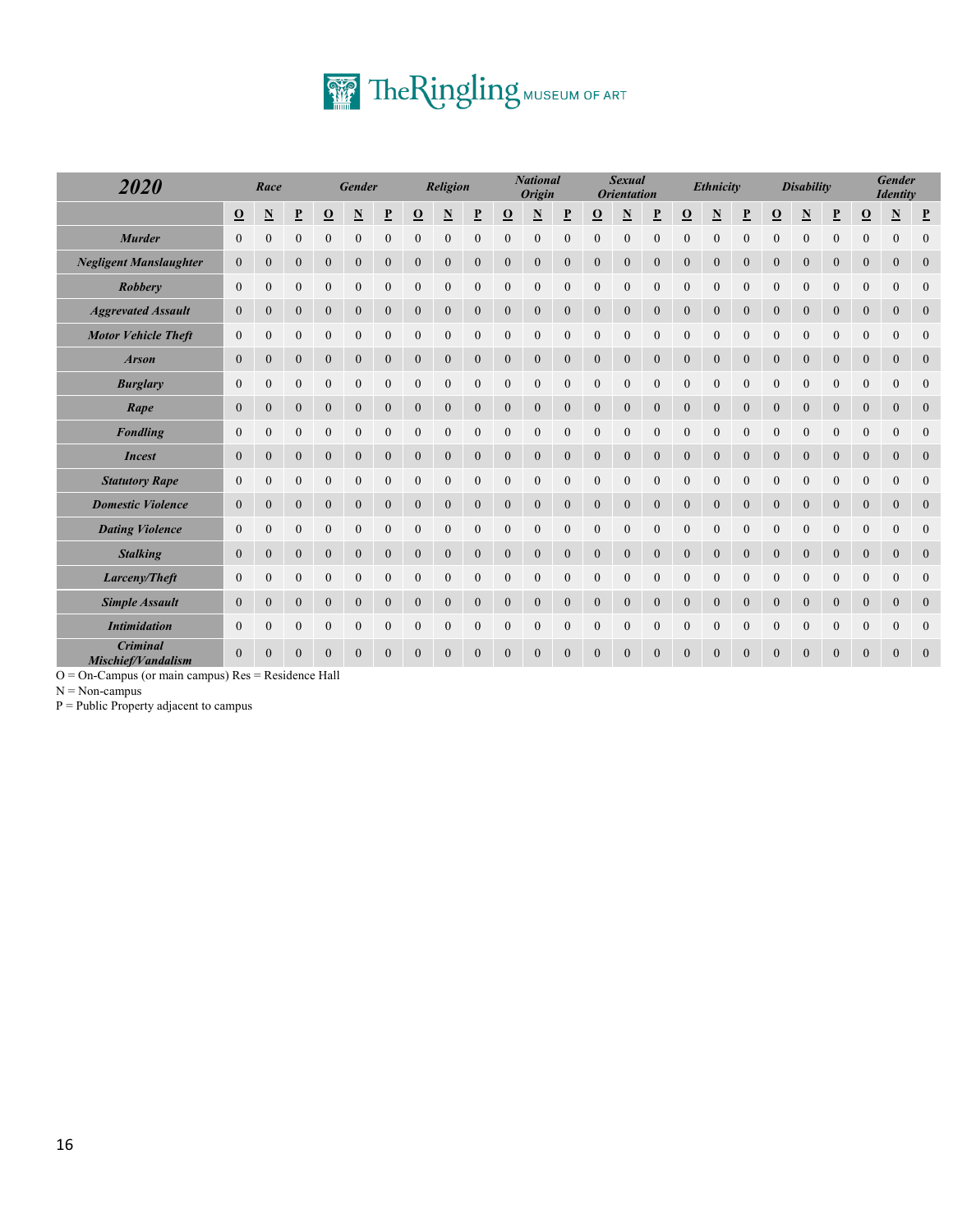

# **Sexual Misconduct, Sexual/Gender Based Violence**

Sexual misconduct is an umbrella term used to refer to a broad range of sexually inappropriate behaviors prohibited by both Ringling and FSU Policy. Sexual Misconduct includes all forms of non-consensual sexual activity and unwelcome sexual conduct including sex discrimination; sexual violence (rape/sexual battery/sexual assault); sexual harassment; relationship violence (domestic violence and dating violence); stalking, and other forms for sexually exploitive behavior. http://policies.fsu.edu/sites/g/files/upcbnu486/files/policies/president/FSU%20Policy% 202-2.pdf

We provide institution-wide programs and services to educate our staff and volunteers on responsible conduct, the meaning of consent, how to properly report cases of sexual misconduct, and how to hold individuals accountable for their behavior. If you experience sexual misconduct, *The Ringling* wants to assist you. Ringling's policies prohibit retaliation for making complaints of sexual misconduct. You have rights and options. Go to

https://fsu.sharepoint.com/sites/ringling/HR/SitePages/HR.aspx or http://knowmore.fsu.edu/ or http://titleix.fsu.edu/ for more information.

# **Reporting Options**

You have the right to file a report with the police and other administrative staff at *The Ringling* . Reports made to local law enforcement and Ringling Security or Human Resources are separate processes, but you can pursue both paths simultaneously. You may pursue both a criminal investigation with the police and a Ringling sexual misconduct complaint investigation, as different options are available through each process.

You have the right to:

- Report the crime to law enforcement
- Decline to notify law enforcement
- Report the crime to Ringling officials, whether or not you choose to notify the police.

# **Reporting to Police**

Call 9•1•1. Your call will automatically be routed to the proper law enforcement agency.

If you wish to pursue criminal action, you should contact the police as soon as possible and preserve any physical evidence.

- Try to remain calm and alert.
- Stay on the phone with the dispatcher as long as you are needed.
- Do not change your clothing.
- Do not clean your body or your clothes.
- Do not disturb or alter the crime scene.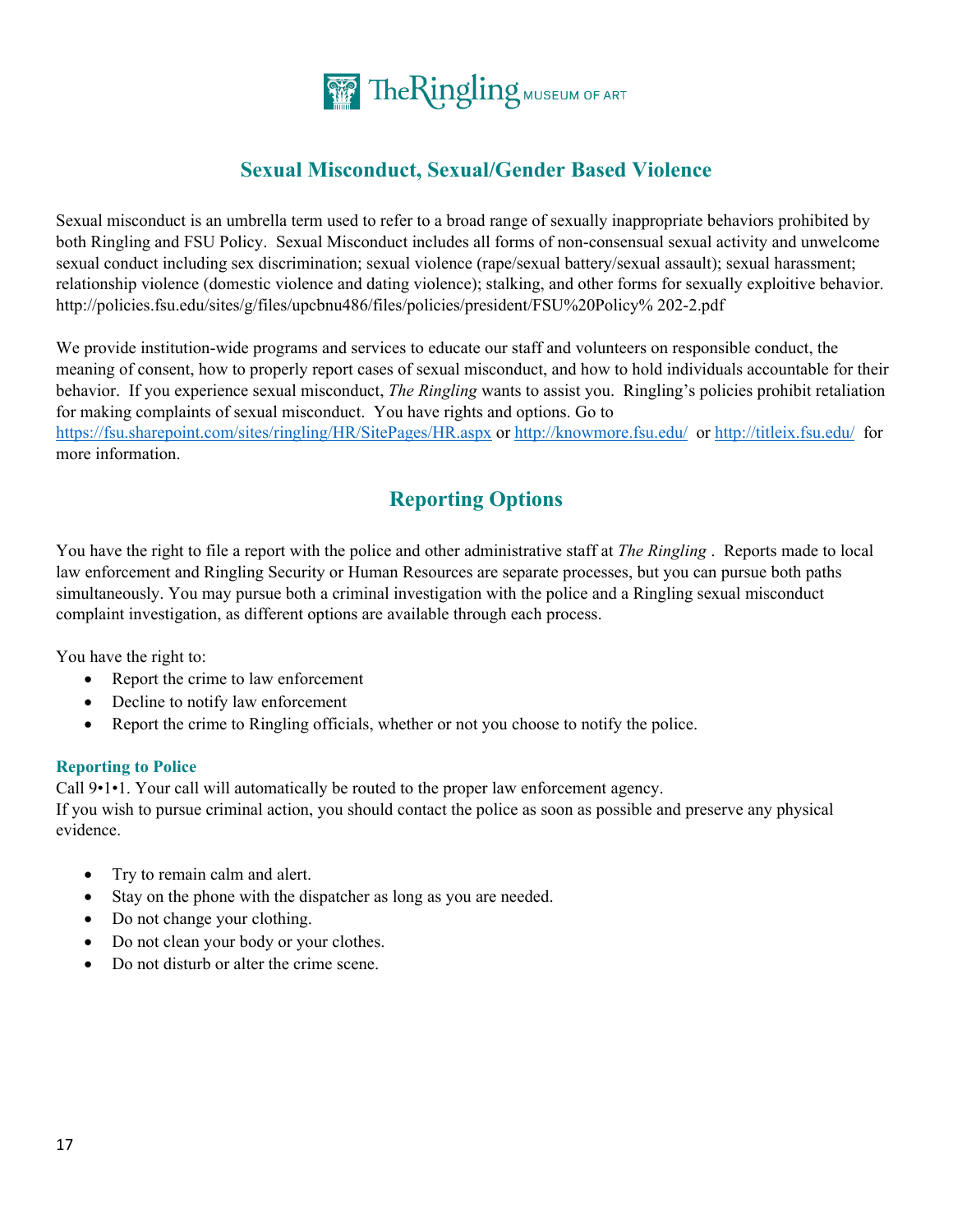

# **Ringling's Complaint Process**

Upon receiving a complaint of sexual misconduct, *The Ringling* will perform a prompt, fair, and impartial investigation.

# **Confidentiality**

If you want to discuss sexual misconduct issues on a completely confidential basis, you should speak with confidential counselors who can maintain confidentiality (there are some exceptions to confidentiality, e.g., harm to yourself or others, child abuse, elder abuse or abuse of the disabled): The Employee Assistance Program is available for all employees

If you aren't sure whether the person you are talking to can keep your concerns completely confidential, ask them before you discuss your situation with them. After consulting with a confidential source, you may decide to take no further action or to make a complaint. This is your decision. Because of the confidential nature of the counselor/counselee relationship, seeking advice from a confidential source does not constitute reporting an incident of sexual misconduct or gender-based violence to *The Ringling*. *The Ringling* makes every reasonable effort to handle inquiries, complaints, and investigations in a manner that protects the privacy of all parties. While *The Ringling* cannot promise complete anonymity in its handling of sexual misconduct complaints, each situation is resolved as discreetly as possible, with information shared only with those who need to know to adequately investigate and resolve the matter.

In limited circumstances, *The Ringling* may be able to address your concerns and stop the offending behavior without revealing your identity to the alleged harasser. However, this is not always possible. Individuals accused of sexual misconduct/gender-based violence are provided with the level of detail about the allegations necessary to allow them a fair opportunity to respond. That level of detail varies depending on the circumstances of the incident, but usually includes the identity of the reporting individual. In its investigation, *The Ringling* will be respectful, sensitive, and fair to the person who reported the misconduct and the person accused. Nevertheless, *The Ringling* has a compelling interest to address allegations of sexual misconduct brought to its attention. As a result, *The Ringling* reserves the right to take appropriate action, even in cases when the survivor does not want further action.

## **Victim Rights When the Accused is an Employee**

Sexual Misconduct complaints against employees are handled by Human Resources. Complaints can be initiated by submitting a detailed verbal or written statement of the incident. Your rights during the complaint process are

- To be treated with respect and dignity.
- To be informed of available options for resolution.
- To be informed of resources and support services.
- To request reasonable interim measures to ensure your safety while a complaint is investigated.
- To be accompanied to all meetings by an advisor of your choice. The advisor may not speak for you.
- To submit a written complaint, supporting documents, and other relevant evidence.
- To propose witnesses.
- To receive a prompt, thorough, and impartial investigation of your complaint.
- To participate in an intake interview and review your interview notes.
- To be kept informed of the status of your case throughout the process upon request.
- To be notified of the outcome of your case in writing.
- To make a written records request for a copy of the Investigative Summary of the case, once the case has been closed.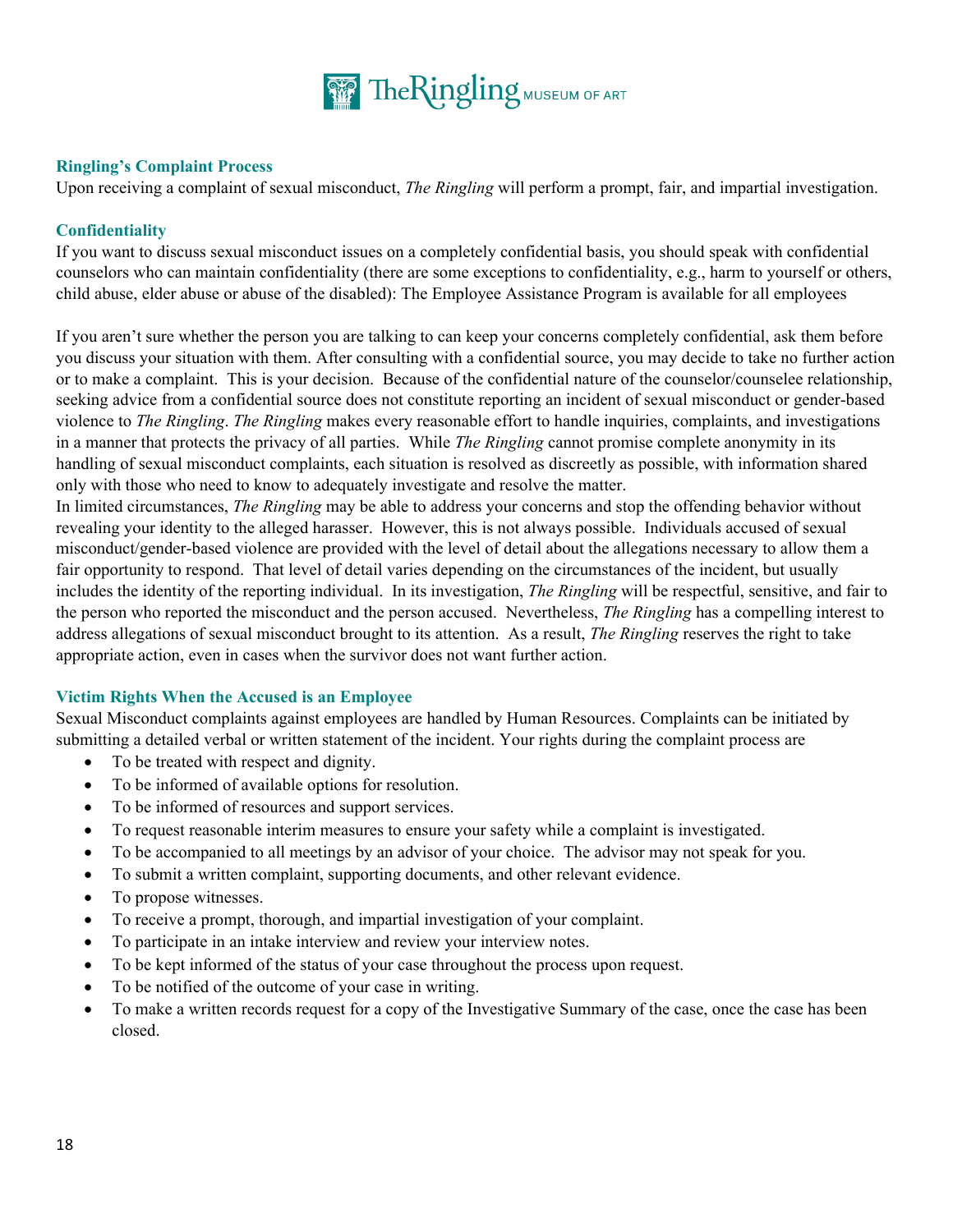

# **CRITICAL INCIDENT RESPONSE**

*The Ringling* Security Department trains for emergencies on campus whether based on natural occurrences or of a manmade origin.

# **Ringling Partnerships and Outreach**

- Prevention Ringling Security engages and participates in a number of prevention initiatives.
- Training and Best Practices
- Emergency Operations Center Ringling Security coordinates its various departments to prepare, respond to and recover from emergencies.
- Emergency Management Coordinator Ringling Chief of Security or designee to coordinate incident response.
- Ringling ALERT Emergency Notification System
- Hazardous Weather Awareness Week Annual hazardous weather awareness campaign
- Emergency Preparedness Week multi-hazard educational outreach and awareness
- Mutual Aid with the City and County (in addition to training conducted) –Jurisdictional crossover to enhance services to *The Ringling* campus

# **THE ACTIVE SHOOTER**

Ringling Staff and Volunteers, with assistance from Florida State University Police Officers participated in realism-based training concerning the response to an "active shooter," that is, a person actively shooting at and harming persons on campus.

An "active shooter" is an individual who is engaged in killing or attempting to kill people in a confined and populated area; in most cases, active shooters use firearms(s) and there is no pattern or method to their selection of victims. Victims are selected at random. This type of event is unpredictable and evolves quickly, knowing what to do can save lives. When an Active Shooter is in your vicinity, you must be prepared both mentally and physically to deal with the situation.

If YOU are in the area of an Active Shooter…

## **RUN**

- Have an escape route and plan in mind
- Leave your belongings behind
- Evacuate regardless of whether others agree to follow
- Help others escape, if possible
- Do not attempt to move the wounded
- Prevent others from entering an area where the active shooter may be
- $\bullet$  Keep your hands visible
- Call 911 when you are safe

## **HIDE**

- Hide in an area out of the shooter's view
- Lock door or block entry to your hiding place
- Silence your cell phone (including vibrate mode) and remain quiet
- Remain Quiet and out of sight (if possible)